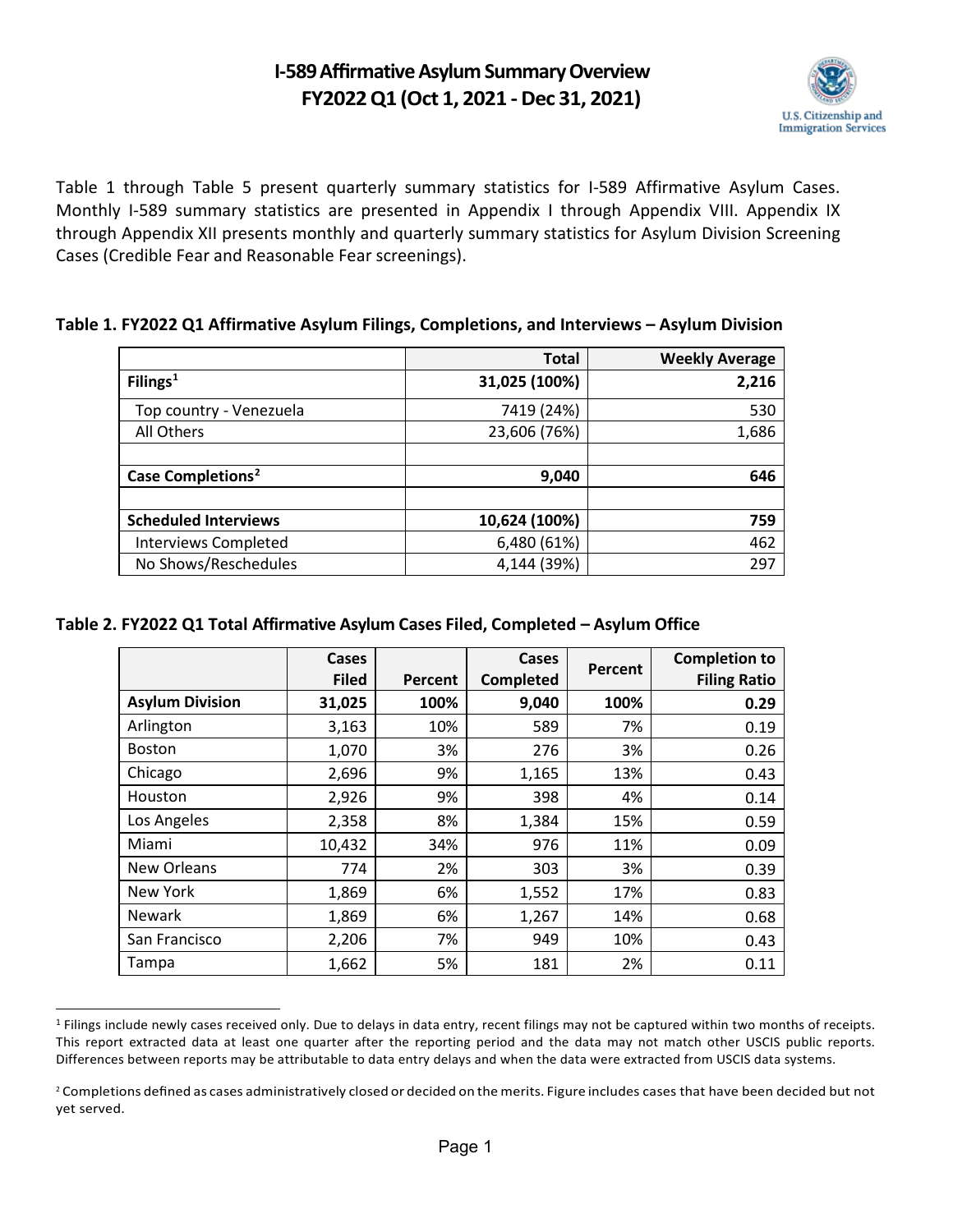#### **Table 3. FY2022 Q1 I-589 Interviews Scheduled/Interview Outcome - Asylum Division**

|                             | Total  | Percent |
|-----------------------------|--------|---------|
| <b>Scheduled Interviews</b> | 10,624 | 100%    |
| Completed Interviews        | 6,480  | 61%     |
| Canceled by USCIS           | 2,077  | 20%     |
| Canceled by Applicant       | 857    | 8%      |
| No Shows                    | 1,133  | 11%     |
| Outcome Unknown             |        | 1%      |

#### **Table 4. FY 2022 Q1 I-589 Interviews Scheduled/Completions - Asylum Office**

|                        |                   |         |                   |         | <b>Completed</b><br><b>Interviews to</b><br><b>Scheduled</b> |
|------------------------|-------------------|---------|-------------------|---------|--------------------------------------------------------------|
|                        | <b>Scheduled</b>  |         | <b>Completed</b>  |         | <b>Interviews</b>                                            |
|                        | <b>Interviews</b> | Percent | <b>Interviews</b> | Percent | Ratio                                                        |
| <b>Asylum Division</b> | 10,624            | 100%    | 6,480             | 100%    | 0.61                                                         |
| Arlington              | 712               | 7%      | 395               | 6%      | 0.55                                                         |
| <b>Boston</b>          | 303               | 3%      | 200               | 3%      | 0.66                                                         |
| Chicago                | 1,096             | 10%     | 880               | 14%     | 0.80                                                         |
| Houston                | 228               | 2%      | 173               | 3%      | 0.76                                                         |
| Los Angeles            | 2,018             | 19%     | 851               | 13%     | 0.42                                                         |
| Miami                  | 1,089             | 10%     | 731               | 11%     | 0.67                                                         |
| <b>New Orleans</b>     | 351               | 3%      | 231               | 4%      | 0.66                                                         |
| New York               | 1,866             | 18%     | 1,118             | 17%     | 0.60                                                         |
| <b>Newark</b>          | 1,649             | 16%     | 983               | 15%     | 0.60                                                         |
| San Francisco          | 1,093             | 10%     | 759               | 12%     | 0.69                                                         |
| Tampa                  | 219               | 2%      | 159               | 2%      | 0.73                                                         |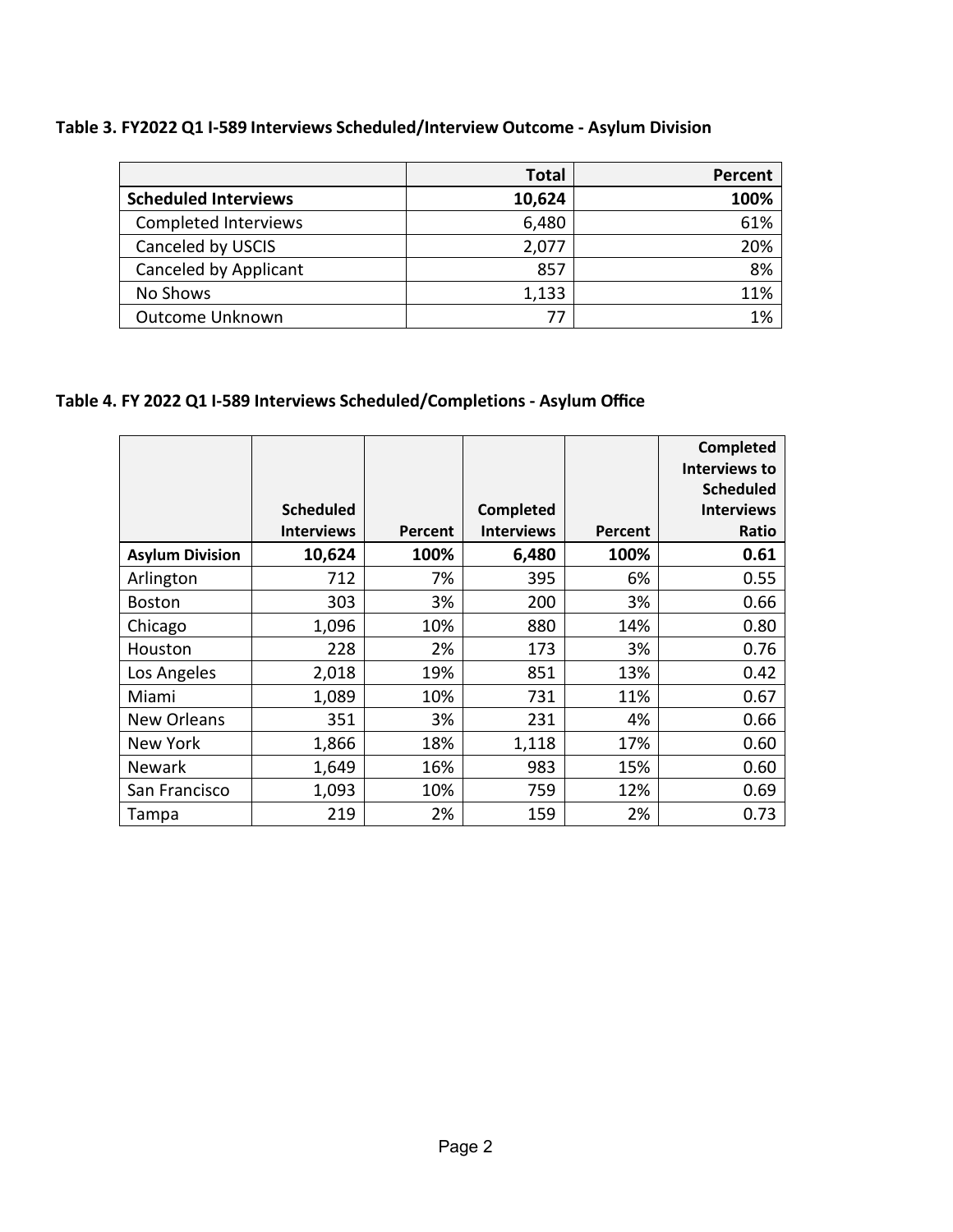#### **Table 5. FY 2022 Q1 I-589 Completions and Outcomes- Asylum Division**

|                          | <b>Total</b> | Percent | <b>Subtotal</b> | <b>Percent</b> |
|--------------------------|--------------|---------|-----------------|----------------|
| <b>Total Completions</b> | 9,040        | 100%    |                 |                |
| Decisions*               | 6,190        | 68%     | 6,190           | 100%           |
| Grants                   |              |         | 1,685           | 27.2%          |
| Denials                  |              |         | 40              | 0.6%           |
| Referrals                |              |         | 4,460           | 72.1%          |
| <b>Terminations</b>      |              |         | 5               | 0.0%           |
| <b>Admin Closes**</b>    | 2,850        | 32%     | 2,850           | 100%           |
| No Jurisdiction          |              |         | 343             | 12%            |
| <b>Other Reasons</b>     |              |         | 2,507           | 88%            |

#### **Case Outcomes Definitions**

#### **\*Decisions: Completed cases decided based on merits.**

- (1) Grants—Cases that USCIS interviewed and approved for asylum status.
- (2) Denials—Cases USCIS interviewed and found ineligible for asylum status while the applicant was in lawful immigration status.
- (3) Referrals—Cases USCIS interviewed and found ineligible for asylum status and referred to the Immigration Judge because the applicant was not in lawful immigration status.
- (4) Terminations Cases in which USCIS terminated asylum status.

#### **\*\*Admin Closes: Completed cases that USCIS administratively closed.**

- (1) No Jurisdiction—Cases USCIS administratively closed for lack of jurisdiction.
- ineligible/USC, outside the US/abandoned, or because the applicant failed to appear for the interview and was not in lawful immigration status. (2) Other Reason—Cases USCIS administratively closed for withdrawn/LPR,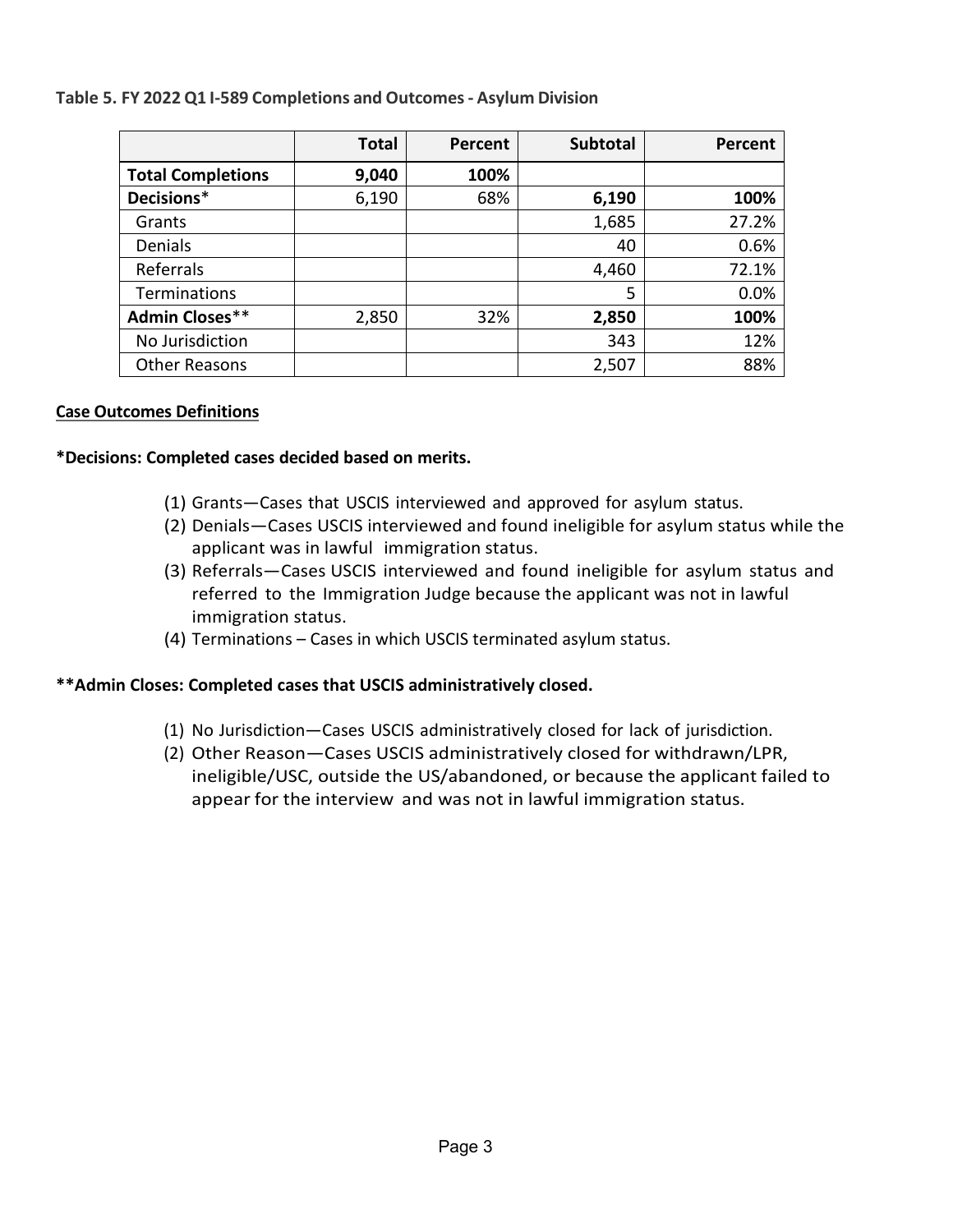# **FY 2022 Q1 I-589 Applications Filed by Office, Month (Percentage of Asylum Division Total) Appendix I**

|                    | <b>Grand Total</b> | Oct 2021 | <b>Nov 2021</b> | Dec 2021 |
|--------------------|--------------------|----------|-----------------|----------|
| Asylum             | 31,025             | 9,077    | 10,564          | 11,384   |
| <b>Division</b>    | (100%)             | (100%)   | (100%)          | (100%)   |
|                    | 3,163              | 991      | 1,065           | 1,107    |
| <b>Arlington</b>   | (10%)              | (11%)    | (10%)           | (10%)    |
|                    | 1,070              | 364      | 372             | 334      |
| <b>Boston</b>      | (3%)               | (4%)     | (4%)            | (3%)     |
|                    | 2,696              | 799      | 891             | 1,006    |
| Chicago            | (9%)               | (9%)     | (8%)            | (9%)     |
|                    | 2,926              | 844      | 949             | 1,133    |
| Houston            | (9%)               | (9%)     | (9%)            | (10%)    |
|                    | 2,358              | 786      | 771             | 801      |
| <b>Los Angeles</b> | (8%)               | (9%)     | (7%)            | (7%)     |
|                    | 10,432             | 2,804    | 3,653           | 3,975    |
| Miami              | (34%)              | (31%)    | (35%)           | (35%)    |
| <b>New</b>         | 774                | 241      | 243             | 290      |
| <b>Orleans</b>     | (2%)               | (3%)     | (2%)            | (3%)     |
|                    | 1,869              | 556      | 655             | 658      |
| <b>New York</b>    | (6%)               | (6%)     | (6%)            | (6%)     |
|                    | 1,869              | 539      | 707             | 623      |
| <b>Newark</b>      | (6%)               | (6%)     | (7%)            | (5%)     |
| San                | 2,206              | 702      | 730             | 774      |
| <b>Francisco</b>   | (7%)               | (8%)     | (7%)            | (7%)     |
|                    | 1,662              | 451      | 528             | 683      |
| <b>Tampa</b>       | (5%)               | (5%)     | (5%)            | (6%)     |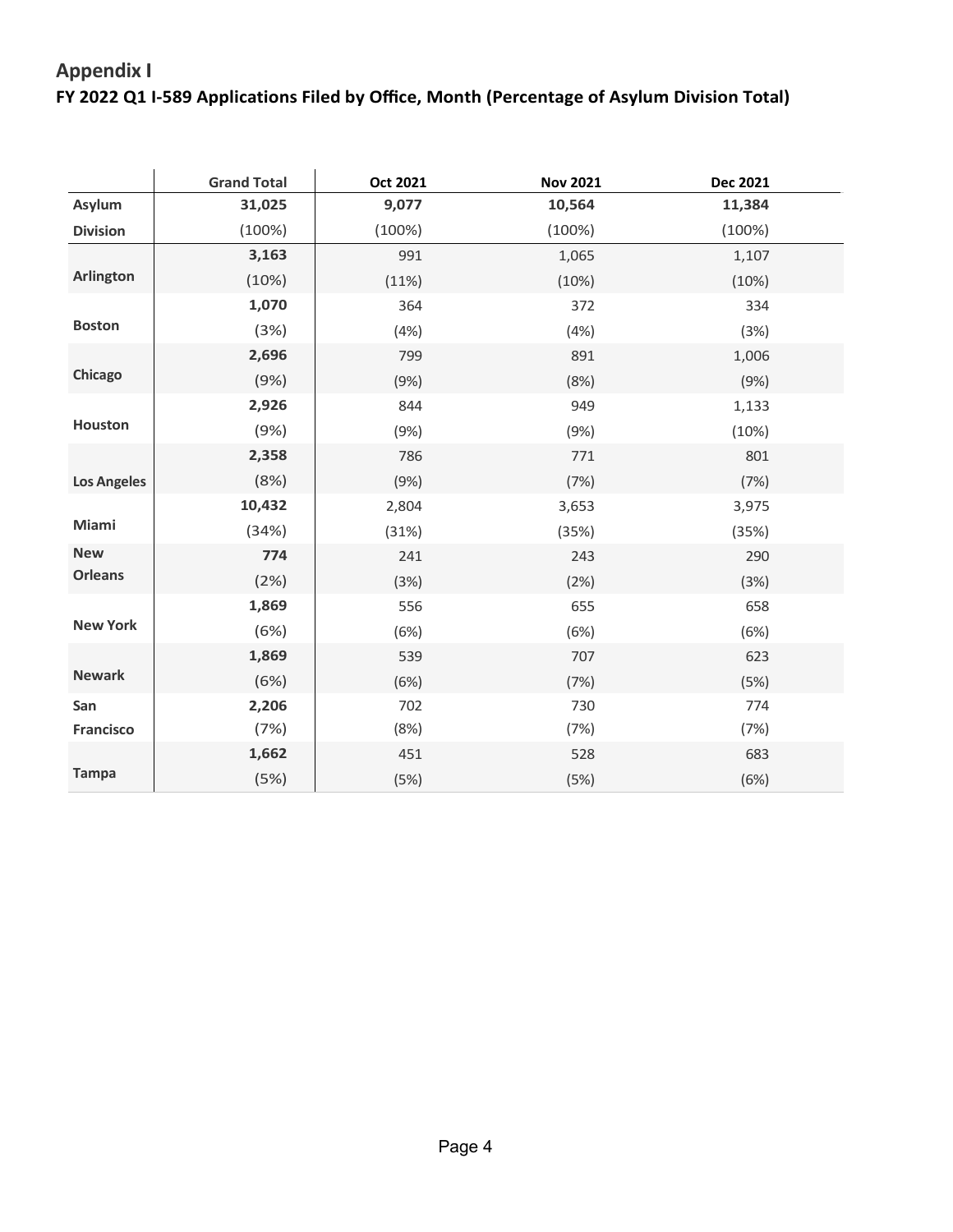## **Appendix I (continued)**

#### **FY 2022 Q1 I-589 Applications Completed by Office, Month (Percentage of Asylum Division Total)**

|                        | <b>Grand Total</b> | <b>Oct 2021</b> | <b>Nov 2021</b> | <b>Dec 2021</b> |
|------------------------|--------------------|-----------------|-----------------|-----------------|
| <b>Asylum Division</b> | 9,040              | 2,784           | 2,830           | 3,426           |
|                        | (100%)             | $(100\%)$       | $(100\%)$       | (100%)          |
| Arlington              | 589                | 218             | 152             | 219             |
|                        | (8%)               | (7%)            | (5%)            | (6%)            |
| <b>Boston</b>          | 276                | 98              | 75              | 103             |
|                        | (3%)               | (4%)            | (3%)            | (3%)            |
| Chicago                | 1,165              | 365             | 386             | 414             |
|                        | (13%)              | (13%)           | (14%)           | (12%)           |
| Houston                | 398                | 100             | 121             | 177             |
|                        | (4% )              | (4% )           | (4% )           | (5%)            |
| <b>Los Angeles</b>     | 1,384              | 371             | 435             | 578             |
|                        | (15%)              | (13%)           | (15%)           | (17%)           |
| Miami                  | 976                | 320             | 299             | 357             |
|                        | (11%)              | (11%)           | (11%)           | (10%)           |
| <b>New Orleans</b>     | 303                | 72              | 126             | 105             |
|                        | (3%)               | (3%)            | (4% )           | (3%)            |
| <b>New York</b>        | 1,552              | 432             | 448             | 672             |
|                        | (17%)              | (16%)           | (16%)           | (20%)           |
| <b>Newark</b>          | 1,267              | 408             | 414             | 445             |
|                        | (14%)              | (15%)           | (15%)           | (13%)           |
| <b>San Francisco</b>   | 949                | 332             | 320             | 297             |
|                        | (10%)              | (12%)           | (11%)           | (9%)            |
| <b>Tampa</b>           | 181                | 68              | 54              | 59              |
|                        | (2%)               | (2%)            | (2%)            | (2%)            |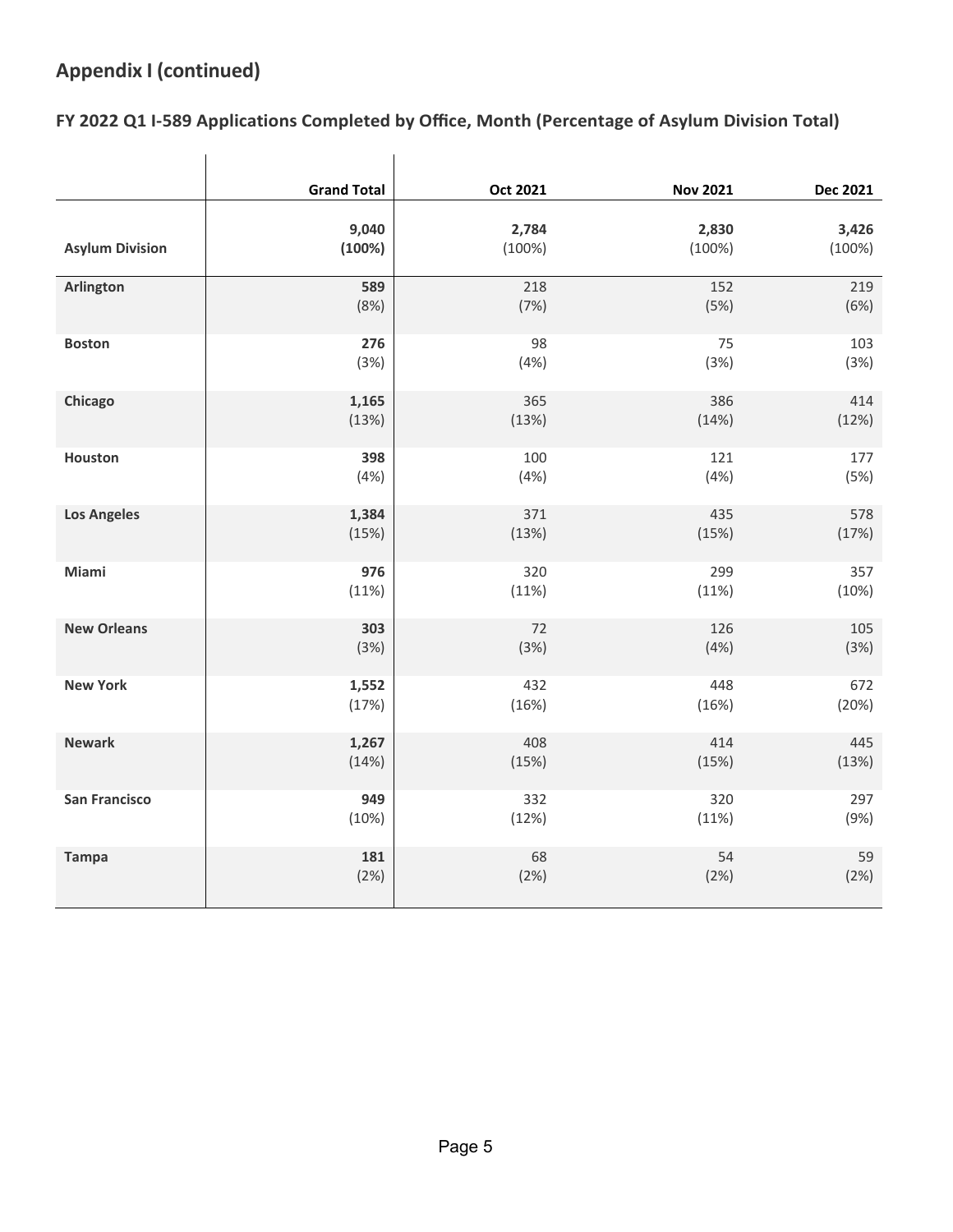# **Appendix II**

 **FY 2022 Q1 I-589 Interviews Scheduled by Month, Interview Outcome (Percentage by Month)**

|                             | <b>Grand Total</b> | Oct 2021  | <b>Nov 2021</b> | Dec 2021  |
|-----------------------------|--------------------|-----------|-----------------|-----------|
| <b>Interviews Scheduled</b> | 10,624             | 2,955     | 3,480           | 4,189     |
|                             | (100%)             | $(100\%)$ | $(100\%)$       | $(100\%)$ |
| Completed                   | 6,480              | 1,862     | 2,146           | 2,472     |
|                             | (61%)              | (63%)     | (62%)           | (59%)     |
| Canceled by USCIS           | 2,077              | 575       | 605             | 897       |
|                             | (20%)              | (19%)     | (17%)           | (21%)     |
| Canceled by Applicant       | 857                | 228       | 302             | 327       |
|                             | (8%)               | (8%)      | (9%)            | (8%)      |
| No Shows                    | 1,133              | 276       | 404             | 453       |
|                             | (11%)              | (9%)      | (12%)           | (11%)     |
| Outcome Unknown             | 77                 | 14        | 23              | 40        |
|                             | (1%)               | $(0.5\%)$ | (1%)            | (1%)      |

#### **Interview Outcomes**

 **Completed**—Cases in which the applicant appeared for their interview at the Asylum Office, and the Asylum Officer conducted an asylum interview.

 **Canceled by USCIS**—Cases in which the asylum interview is cancelled at the fault of USCIS, due to office closures, unavailability of USCIS interpreters, etc.

 **Canceled by Applicant**—Cases in which the applicant submitted a request to reschedule their asylum interview and the Asylum Office honored the request.

 **No Shows**—Cases in which the applicant failed to appear for their scheduled asylum interview. interviews without an outcome entry.

 **Outcome** U**nknown** — interviews without an outcome entry.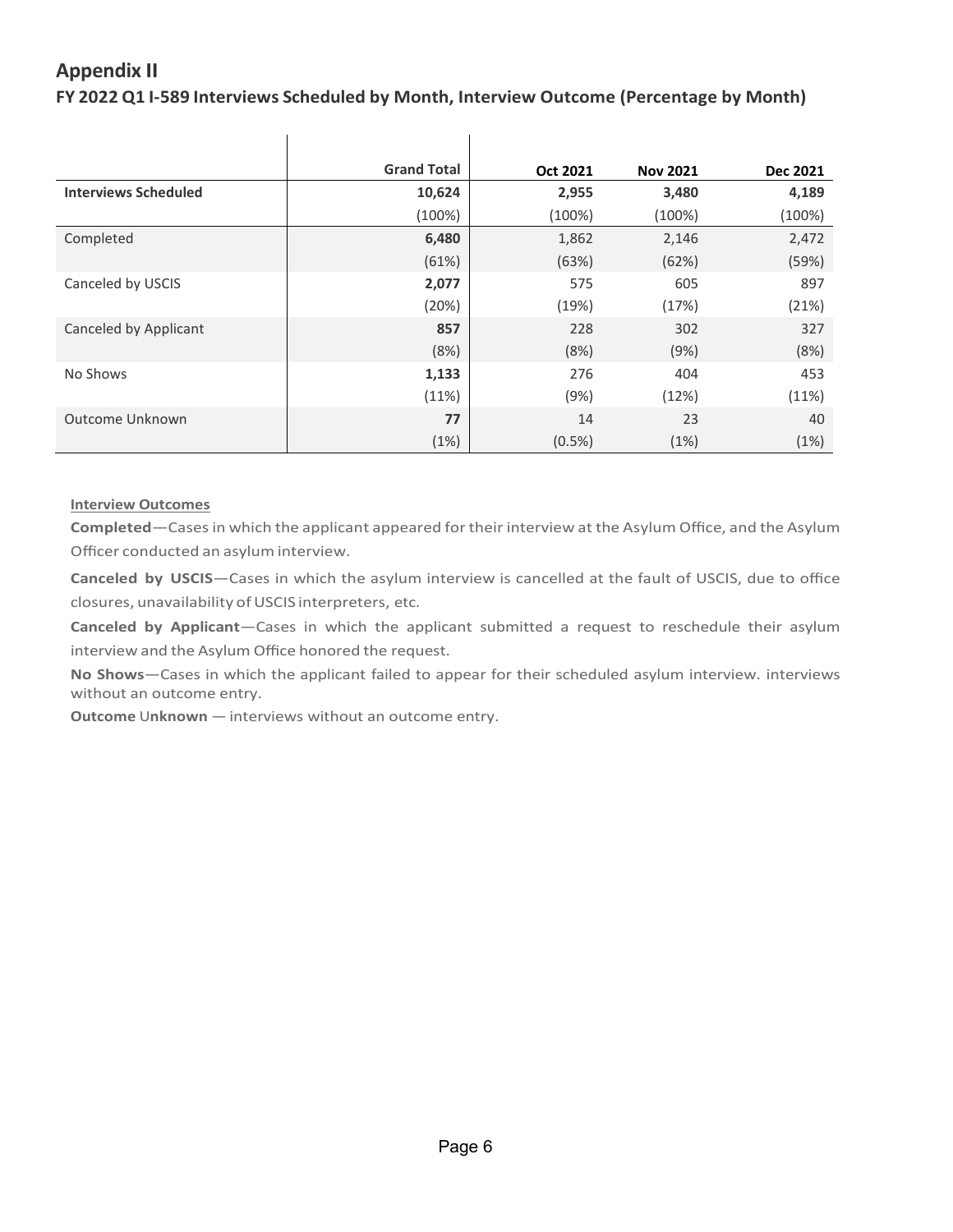## **Appendix III FY 2022 Q1 Interviews Scheduled by Month, Asylum Office, Interview Outcome[3](#page-6-0)**

|                    |                             | <b>Grand Total</b> | <b>Oct 2021</b>          | <b>Nov 2021</b> | <b>Dec 2021</b>          |
|--------------------|-----------------------------|--------------------|--------------------------|-----------------|--------------------------|
| <b>Arlington</b>   | <b>Scheduled Interviews</b> | 712                | 178                      | 187             | 347                      |
|                    | Completed                   | 395                | 116                      | 109             | 170                      |
|                    | Canceled by USCIS           | 127                | 23                       | 22              | 82                       |
|                    | Canceled by Applicant       | 112                | 26                       | 33              | 53                       |
|                    | No Shows                    | 73                 | 13                       | 21              | 39                       |
|                    | Outcome Unknown             | 5                  |                          | $\overline{2}$  | $\mathsf 3$              |
| <b>Boston</b>      | <b>Scheduled Interviews</b> | 303                | 92                       | 116             | 95                       |
|                    | Completed                   | 200                | 57                       | 81              | 62                       |
|                    | Canceled by USCIS           | 60                 | 20                       | 14              | 26                       |
|                    | Canceled by Applicant       | 34                 | 12                       | 18              | $\overline{4}$           |
|                    | No Shows                    | 8                  | $\overline{2}$           | 3               | 3                        |
|                    | Outcome Unknown             | $\mathbf{1}$       | $\mathbf{1}$             |                 | $\overline{\phantom{a}}$ |
| Chicago            | <b>Scheduled Interviews</b> | 1096               | 336                      | 354             | 406                      |
|                    | Completed                   | 880                | 265                      | 284             | 331                      |
|                    | Canceled by USCIS           | 69                 | 28                       | 20              | 21                       |
|                    | Canceled by Applicant       | 52                 | 22                       | 12              | 18                       |
|                    | No Shows                    | 78                 | 18                       | 31              | 29                       |
|                    | Outcome Unknown             | 17                 | 3                        | $\overline{7}$  | $\overline{7}$           |
| <b>Houston</b>     | <b>Scheduled Interviews</b> | 228                | 69                       | 65              | 94                       |
|                    | Completed                   | 173                | 52                       | 48              | 73                       |
|                    | Canceled by USCIS           | 24                 | 5                        | 12              | $\overline{7}$           |
|                    | Canceled by Applicant       | 18                 | 6                        | $\overline{2}$  | 10                       |
|                    | No Shows                    | 9                  | 5                        | $\mathbf 1$     | 3                        |
|                    | Outcome Unknown             | $\overline{4}$     | $\mathbf{1}$             | $\overline{2}$  | $\mathbf{1}$             |
| <b>Los Angeles</b> | <b>Scheduled Interviews</b> | 2018               | 392                      | 582             | 1044                     |
|                    | Completed                   | 851                | 189                      | 260             | 402                      |
|                    | Canceled by USCIS           | 470                | 52                       | 86              | 332                      |
|                    | Canceled by Applicant       | 173                | 41                       | 50              | 82                       |
|                    | No Shows                    | 508                | 107                      | 182             | 219                      |
|                    | Outcome Unknown             | 16                 | 3                        | 4               | $9\,$                    |
| Miami              | <b>Scheduled Interviews</b> | 1089               | 369                      | 370             | 350                      |
|                    | Completed                   | 731                | 255                      | 236             | 240                      |
|                    | Canceled by USCIS           | 199                | 65                       | 88              | 46                       |
|                    | Canceled by Applicant       | 86                 | 31                       | 22              | 33                       |
|                    | No Shows                    | 65                 | 18                       | 20              | 27                       |
|                    | Outcome Unknown             | 8                  | $\overline{\phantom{a}}$ | $\sqrt{4}$      | $\overline{4}$           |

<span id="page-6-0"></span><sup>&</sup>lt;sup>3</sup> Refer to Appendix II for definitions of interview outcome.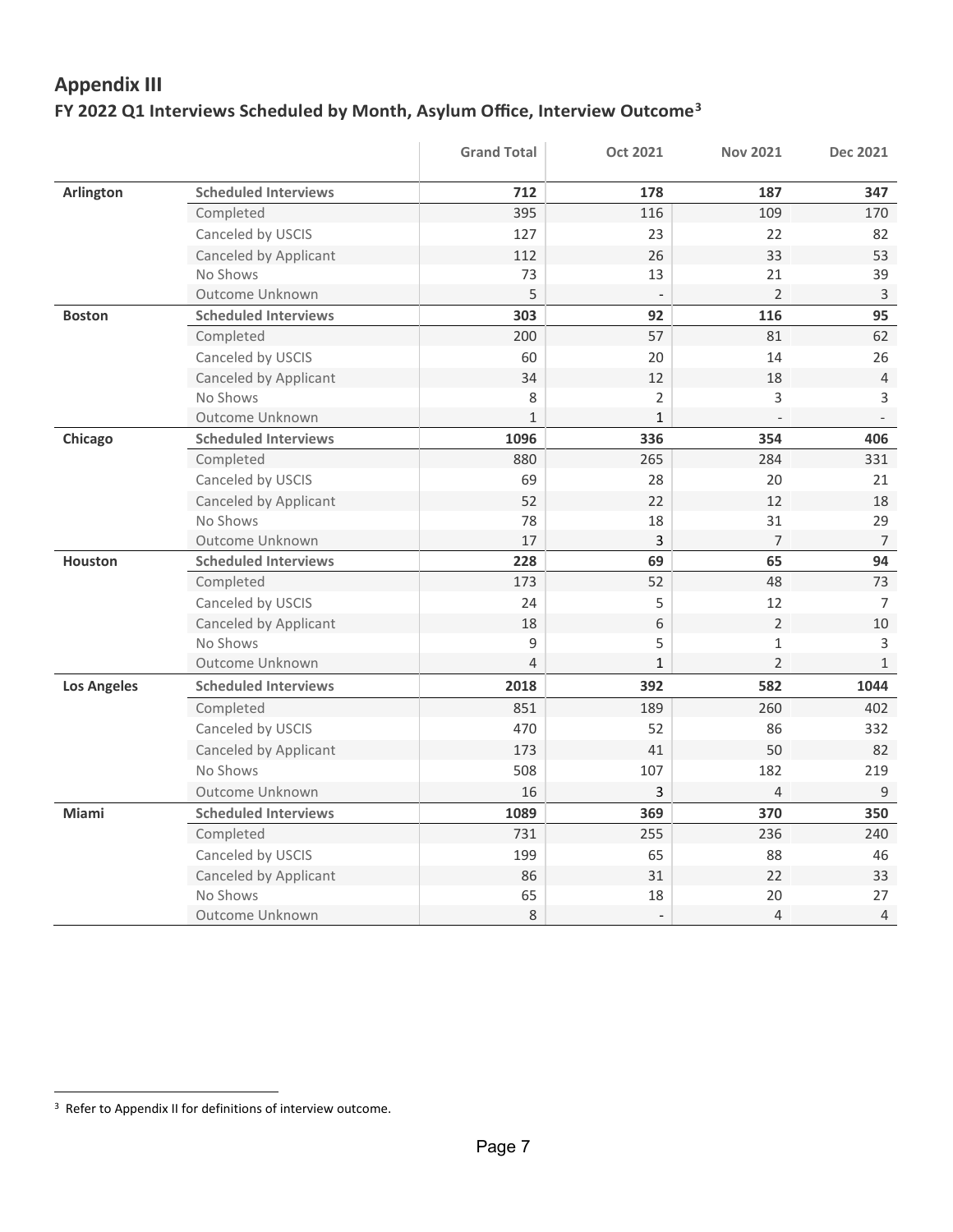# **FY 2022 Q1 Interviews Scheduled by Month, Asylum Office, Interview Outcome[4](#page-7-0)  Appendix III (continued)**

|                      |                             | <b>Grand Total</b> | <b>Oct 2021</b> | <b>Nov 2021</b> | Dec 2021     |
|----------------------|-----------------------------|--------------------|-----------------|-----------------|--------------|
| <b>New Orleans</b>   | <b>Scheduled Interviews</b> | 351                | 22              | 140             | 189          |
|                      | Completed                   | 231                | 11              | 100             | 120          |
|                      | Canceled by USCIS           | 73                 | 8               | 20              | 45           |
|                      | Canceled by Applicant       | 34                 | $\overline{2}$  | 16              | 16           |
|                      | No Shows                    | 13                 | $\mathbf{1}$    | 4               | 8            |
| <b>New York</b>      | <b>Scheduled Interviews</b> | 1,866              | 648             | 558             | 660          |
|                      | Completed                   | 1,118              | 362             | 335             | 421          |
|                      | Canceled by USCIS           | 344                | 171             | 80              | 93           |
|                      | Canceled by Applicant       | 119                | 33              | 51              | 35           |
|                      | No Shows                    | 264                | 77              | 90              | 97           |
|                      | Outcome Unknown             | 21                 | 5               | $\overline{2}$  | 14           |
| <b>Newark</b>        | <b>Scheduled Interviews</b> | 1,649              | 441             | 664             | 544          |
|                      | Completed                   | 983                | 272             | 388             | 323          |
|                      | Canceled by USCIS           | 474                | 124             | 181             | 169          |
|                      | Canceled by Applicant       | 121                | 29              | 57              | 35           |
|                      | No Shows                    | 70                 | 16              | 38              | 16           |
|                      | Outcome Unknown             | $\mathbf{1}$       |                 |                 | $\mathbf{1}$ |
| <b>San Francisco</b> | <b>Scheduled Interviews</b> | 1,093              | 326             | 374             | 393          |
|                      | Completed                   | 759                | 224             | 253             | 282          |
|                      | Canceled by USCIS           | 213                | 71              | 74              | 68           |
|                      | Canceled by Applicant       | 86                 | 19              | 34              | 33           |
|                      | No Shows                    | 33                 | 12              | 12              | 9            |
|                      | Outcome Unknown             | 2                  |                 | $\mathbf{1}$    | $\mathbf{1}$ |
| <b>Tampa</b>         | <b>Scheduled Interviews</b> | 219                | 82              | 70              | 67           |
|                      | Completed                   | 159                | 59              | 52              | 48           |
|                      | Canceled by USCIS           | 24                 | 8               | 8               | 8            |
|                      | Canceled by Applicant       | 22                 | 7               | $\overline{7}$  | 8            |
|                      | No Shows                    | 12                 | $\overline{7}$  | $\overline{2}$  | 3            |
|                      | Outcome Unknown             | $\overline{2}$     | 1               | $\mathbf{1}$    |              |

<span id="page-7-0"></span> 4 Refer to Appendix II for definitions of interview outcome.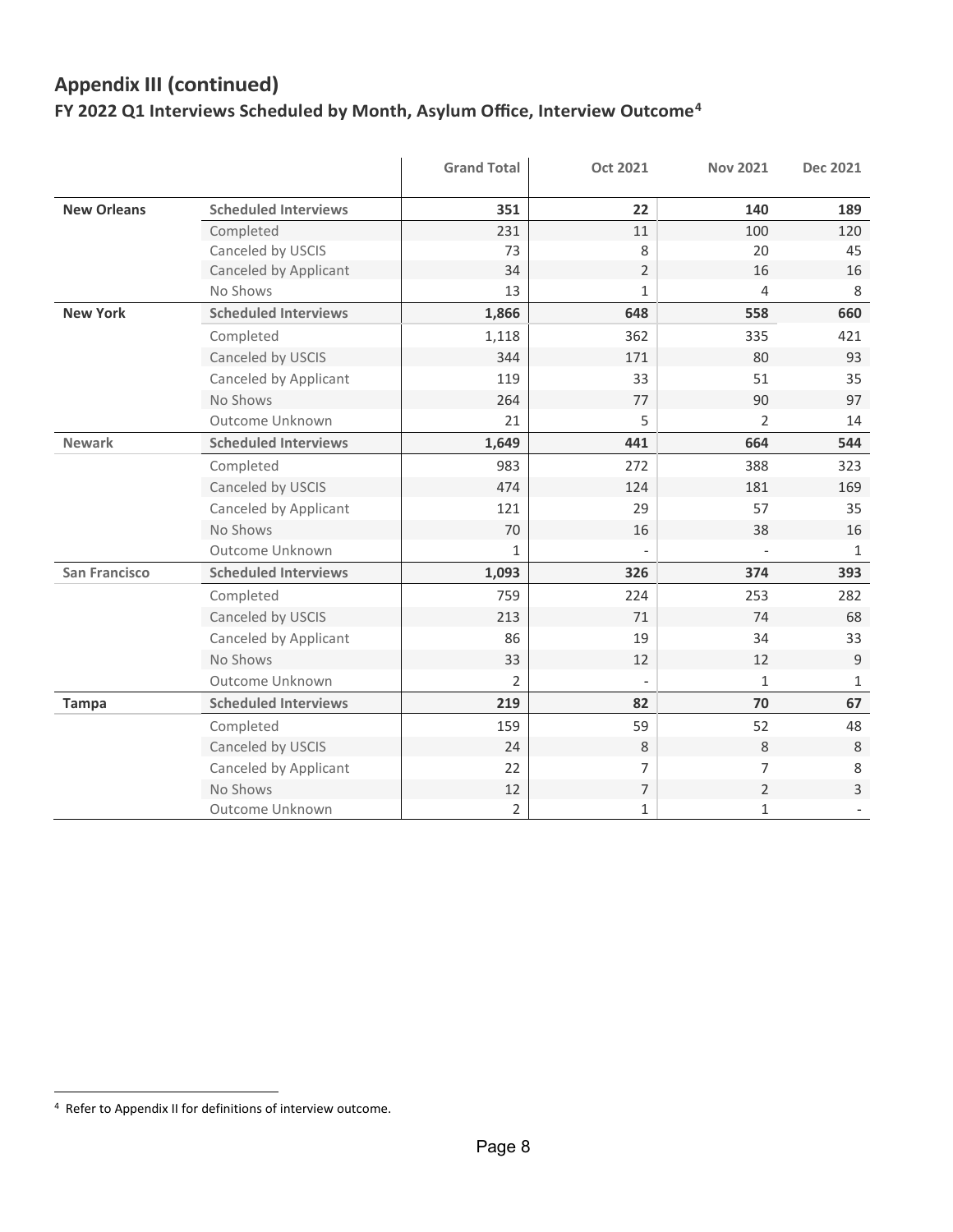## **Appendix IV**

 **FY 2022 Q1 I-589 Adjudication Outcomes by Month of Case Completion (Percentage of Asylum Division Total)**

|                          |                 | <b>Grand Total</b> | <b>Oct 2021</b> | <b>Nov 2021</b> | <b>Dec 2021</b> |
|--------------------------|-----------------|--------------------|-----------------|-----------------|-----------------|
|                          |                 |                    |                 |                 |                 |
|                          |                 | 9,040              | 2,784           | 2,830           | 3,426           |
| <b>Total Completions</b> |                 | (100%)             | (100%)          | (100%)          | (100%)          |
|                          |                 |                    |                 |                 |                 |
|                          |                 |                    |                 |                 |                 |
|                          |                 | 6190               | 1862            | 2029            | 2299            |
| <b>Decisions</b>         | Sub-Total       | (68.5%)            | (66.9%)         | (71.7%)         | $67.1\%$        |
|                          |                 |                    |                 |                 |                 |
|                          |                 | 1,685              | 488             | 554             | 643             |
|                          | Grants          | (18.6%)            | (17.5%)         | $(19.6\%)$      | (18.8%)         |
|                          |                 |                    |                 |                 |                 |
|                          |                 | 40                 | 14              | 10              | 16              |
|                          | Denials         | (0.4% )            | $(0.5\%)$       | (0.4% )         | (0.5%)          |
|                          |                 |                    |                 |                 |                 |
|                          |                 | 4,460              | 1,359           | 1,463           | 1,638           |
|                          | Referrals       | (49.3%)            | (48.8%)         | (51.7%)         | (47.8%)         |
|                          |                 |                    |                 |                 |                 |
|                          |                 | 5                  | $\,1\,$         | $\sqrt{2}$      | $\sqrt{2}$      |
|                          | Terminations    | $(0.1\%)$          | $(0.0\%)$       | $(0.1\%)$       | $(0.1\%)$       |
|                          |                 |                    |                 |                 |                 |
|                          |                 | 2,850              | 922             | 801             | 1,127           |
| <b>Admin Closes</b>      | Sub-Total       | (31.5%)            | (33.1%)         | (28.3%)         | (32.9%)         |
|                          |                 |                    |                 |                 |                 |
|                          |                 | 343                | 120             | 101             | 122             |
|                          | No Jurisdiction | (3.8%)             | (4.3%)          | $(3.6\%)$       | $(3.6\%)$       |
|                          |                 |                    |                 |                 |                 |
|                          |                 | 2,507              | 802             | 700             | 1,005           |
|                          | Other Reason    | (27.7%)            | (28.8%)         | (24.7%)         | (29.3%)         |

#### **Adjudication Outcomes**

**Grants**—Cases that USCIS interviewed and approved for asylum status.

 **Denials**—Cases USCIS interviewed and found ineligible for asylum status while the applicant was in lawful immigration status.

 **Referrals—**Cases USCIS interviewed and found ineligible for asylum status and referred to the Immigration Judge because the applicant was not in lawful immigration status.

**Terminations—**Cases in which USCIS terminated asylum status

**No Jurisdiction**—Cases USCIS administratively closed for lack of jurisdiction.

 **Other Reason**—Cases USCIS administratively closed for withdrawn/LPR, ineligible/USC, outside the US/abandoned, or because the applicant failed to appear for the interview and was not in lawful immigration status.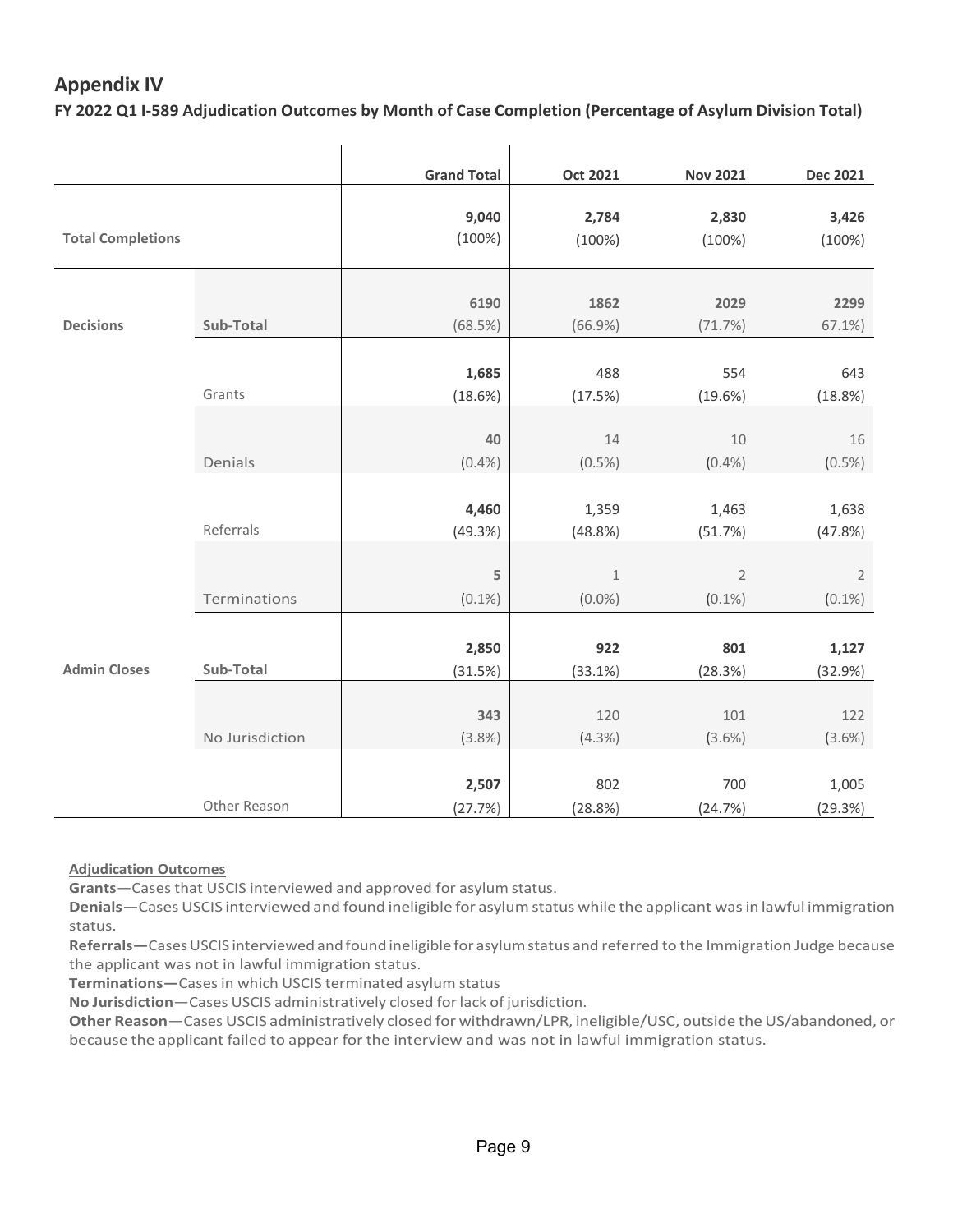## **Appendix V**

### **FY 2022 Q1 I-589 Adjudication Outcomes by Month of Case Completion, Office**

|                    |                     | <b>Grand Total</b> | <b>Oct 2021</b>          | <b>Nov 2021</b> | <b>Dec 2021</b> |
|--------------------|---------------------|--------------------|--------------------------|-----------------|-----------------|
| <b>Arlington</b>   | <b>Office Total</b> | 589                | 218                      | 152             | 219             |
|                    | Grants              | 166                | 43                       | 60              | 63              |
|                    | Denials             | 5                  | $\overline{2}$           | 1               | $\overline{2}$  |
|                    | No Jurisdiction     | 24                 | 9                        | $\overline{7}$  | $\,8\,$         |
|                    | Other Reason        | 154                | 89                       | 17              | 48              |
|                    | Referrals           | 239                | 75                       | 66              | 98              |
|                    | Terminations        | 1                  |                          | $1\,$           |                 |
| <b>Boston</b>      | <b>Office Total</b> | 276                | 98                       | 75              | 103             |
|                    | Grants              | 31                 | 13                       | $\,8\,$         | $10\,$          |
|                    | Denials             | $\mathbf 1$        | $\mathbf{1}$             |                 |                 |
|                    | No Jurisdiction     | 6                  | 3                        | $\mathbf{1}$    | $\overline{2}$  |
|                    | Other Reason        | 33                 | 13                       | $10\,$          | 10              |
|                    | Referrals           | 205                | 68                       | 56              | 81              |
| Chicago            | <b>Office Total</b> | 1,165              | 365                      | 386             | 414             |
|                    | Grants              | 330                | 91                       | 99              | 140             |
|                    | Denials             | 14                 | $\overline{2}$           | 3               | 9               |
|                    | No Jurisdiction     | 27                 | $\mathsf g$              | 8               | 10              |
|                    | Other Reason        | 209                | 82                       | 74              | 53              |
|                    | Referrals           | 584                | 181                      | 202             | 201             |
|                    | Terminations        | $\mathbf{1}$       |                          |                 | $\mathbf{1}$    |
| <b>Houston</b>     | <b>Office Total</b> | 398                | 100                      | 121             | 177             |
|                    | Grants              | 38                 | $10\,$                   | 16              | 12              |
|                    | Denials             | 2                  | $\overline{2}$           |                 |                 |
|                    | No Jurisdiction     | 32                 | $\overline{7}$           | 11              | 14              |
|                    | Other Reason        | 190                | 47                       | 52              | 91              |
|                    | Referrals           | 134                | 34                       | 41              | 59              |
|                    | Terminations        | 2                  | $\overline{\phantom{a}}$ | 1               | $\mathbf{1}$    |
| <b>Los Angeles</b> | <b>Office Total</b> | 1,384              | 371                      | 435             | 578             |
|                    | Grants              | 270                | 79                       | 93              | 98              |
|                    | No Jurisdiction     | 50                 | 16                       | 18              | 16              |
|                    | Other Reason        | 596                | 158                      | 138             | 300             |
|                    | Referrals           | 468                | 118                      | 186             | 164             |

**Adjudication Outcomes**

**Grants**—Cases that USCIS interviewed and approved for asylum status.

 **Denials**—Cases USCIS interviewed and found ineligible for asylum status while the applicant was in lawful immigration status.

**No Jurisdiction**—Cases USCIS administratively closed for lack of jurisdiction.

 **Other Reason**—Cases USCIS administratively closed for withdrawn/LPR, ineligible/USC, outside the US/abandoned, or because the applicant failed to appear for the interview and was not in lawful immigration status.

 **Referrals**—Cases USCIS interviewed and found ineligible for asylum status and referred to the Immigration Judge because the applicant was not in lawful immigration status.

**Terminations**—Cases in which USCIS terminated asylum status.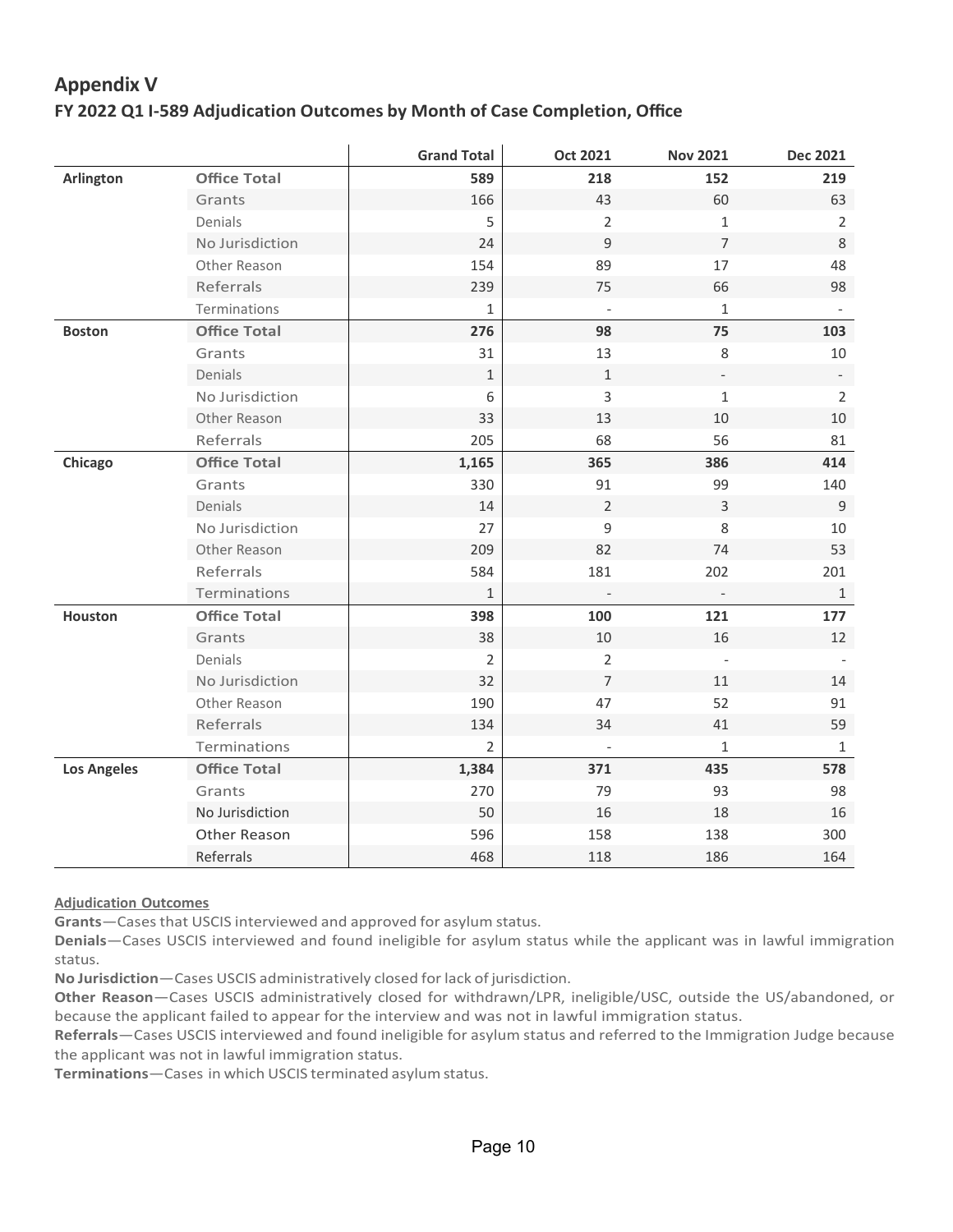## **Appendix V (continued)**

### **FY 2022 Q1 I-589 Adjudication Outcomes by Month of Case Completion, Office**

|                      |                     | <b>Grand Total</b>       | <b>Oct 2021</b>          | <b>Nov 2021</b>          | <b>Dec 2021</b>          |
|----------------------|---------------------|--------------------------|--------------------------|--------------------------|--------------------------|
| Miami                | <b>Office Total</b> | 976                      | 320                      | 299                      | 357                      |
|                      | Grants              | 117                      | 47                       | 21                       | 49                       |
|                      | Denials             | $\overline{4}$           | $\overline{2}$           | $\mathbf{1}$             | $\mathbf{1}$             |
|                      | No Jurisdiction     | 66                       | 26                       | 20                       | 20                       |
|                      | Other Reason        | 220                      | 47                       | 74                       | 99                       |
|                      | Referrals           | 569                      | 198                      | 183                      | 188                      |
| <b>New Orleans</b>   | <b>Office Total</b> | 303                      | 72                       | 126                      | 105                      |
|                      | Grants              | 95                       | 21                       | 35                       | 39                       |
|                      | <b>Denials</b>      | $\overline{\phantom{a}}$ | $\overline{\phantom{a}}$ | $\overline{\phantom{a}}$ |                          |
|                      | No Jurisdiction     | 8                        | 5                        | $\sqrt{2}$               | $1\,$                    |
|                      | Other Reason        | 113                      | 37                       | 60                       | 16                       |
|                      | Referrals           | 87                       | 9                        | 29                       | 49                       |
| <b>New York</b>      | <b>Office Total</b> | 1552                     | 432                      | 448                      | 672                      |
|                      | Grants              | 83                       | 21                       | 26                       | 36                       |
|                      | Denials             | 7                        | $\mathbf{1}$             | $\mathsf{3}$             | 3                        |
|                      | No Jurisdiction     | $70\,$                   | 22                       | 12                       | 36                       |
|                      | Other Reason        | 366                      | 120                      | 86                       | 160                      |
|                      | <b>Referrals</b>    | 1025                     | 267                      | 321                      | 437                      |
|                      | Terminations        | 1                        | $\mathbf{1}$             | $\overline{\phantom{a}}$ |                          |
| <b>Newark</b>        | <b>Office Total</b> | 1267                     | 408                      | 414                      | 445                      |
|                      | Grants              | 245                      | 83                       | 84                       | 78                       |
|                      | Denials             | $\overline{2}$           | $\mathbf{1}$             |                          | $\mathbf{1}$             |
|                      | No Jurisdiction     | 11                       | 5                        | $\overline{3}$           | 3                        |
|                      | Other Reason        | 341                      | 83                       | 99                       | 159                      |
|                      | Referrals           | 668                      | 236                      | 228                      | 204                      |
| <b>San Francisco</b> | <b>Office Total</b> | 949                      | 332                      | 320                      | 297                      |
|                      | Grants              | 282                      | 74                       | 102                      | 106                      |
|                      | <b>Denials</b>      | $\overline{3}$           | $\mathbf{1}$             | $\overline{2}$           |                          |
|                      | No Jurisdiction     | 43                       | 17                       | 17                       | 9                        |
|                      | Other Reason        | 281                      | 124                      | 89                       | 68                       |
|                      | Referrals           | 340                      | 116                      | 110                      | 114                      |
| <b>Tampa</b>         | <b>Office Total</b> | 181                      | 68                       | 54                       | 59                       |
|                      | Grants              | 28                       | 6                        | $10\,$                   | 12                       |
|                      | Denials             | $\overline{2}$           | $\overline{2}$           |                          | $\overline{\phantom{a}}$ |
|                      | No Jurisdiction     | 6                        | $\mathbf{1}$             | $\overline{2}$           | $\mathsf{3}$             |
|                      | Other Reason        | $\overline{4}$           | $\overline{2}$           | $\mathbf 1$              | $\mathbf{1}$             |
|                      | Referrals           | 141                      | 57                       | 41                       | 43                       |

 **Adjudication Outcomes**

**Grants**—Cases that USCIS interviewed and approved for asylum status.

 **Denials**—Cases USCIS interviewed and found ineligible for asylum status while the applicant was in lawful immigration status. **No Jurisdiction**—Cases USCIS administratively closed for lack of jurisdiction.

 **Other Reason**—Cases USCIS administratively closed for withdrawn/LPR, ineligible/USC, outside the US/abandoned, or because the applicant failed to appear for the interview and was not in lawful immigration status.

 **Referrals—**Cases USCIS interviewed and found ineligible for asylum status and referred to the Immigration Judge because the applicant was not in lawful immigration status.

**Terminations—**Cases in which USCIS terminated asylum status.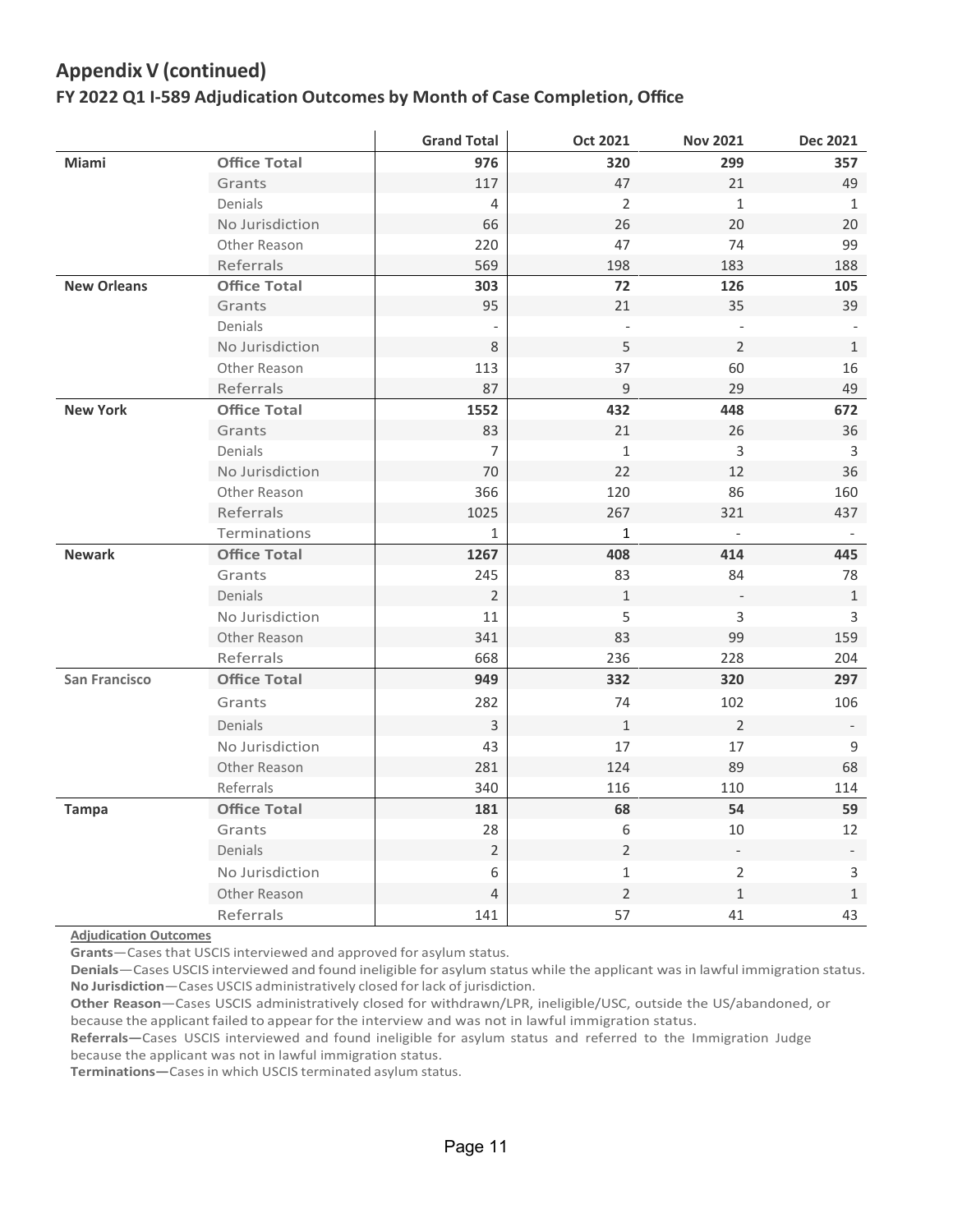## **Appendix VI**

 **FY 2022 Q1 Pending I-589 Caseload by Office, Month**

|                        | Oct 31, 2021 | Nov 30, 2021 | Dec 31, 2021 |
|------------------------|--------------|--------------|--------------|
| <b>Asylum Division</b> | 422.8K       | 430.6K       | 438.5K       |
|                        | $(100\%)$    | (100%)       | (100%)       |
|                        | 50.5K        | 51.4K        | 52.3K        |
| Arlington              | (12%)        | (12%)        | (12%)        |
|                        | 20.4K        | 20.7K        | 20.9K        |
| <b>Boston</b>          | (5%)         | (5%)         | (5%)         |
|                        | 28.8K        | 29.3K        | 29.8K        |
| Chicago                | (7%)         | (7%)         | (7%)         |
|                        | 37.1K        | 37.9K        | 38.9K        |
| <b>Houston</b>         | (9%)         | (9%)         | (9%)         |
|                        | 46.4K        | 46.7K        | 46.9K        |
| <b>Los Angeles</b>     | (11%)        | (11%)        | (11%)        |
|                        | 108.5K       | 111.9K       | 115.5K       |
| Miami                  | (26%)        | (26%)        | (26%)        |
|                        | 7.1K         | 7.3K         | 7.4K         |
| <b>New Orleans</b>     | (2%)         | (2%)         | (2%)         |
|                        | 45.4K        | 45.6K        | 45.6K        |
| <b>New York</b>        | (11%)        | (11%)        | (11%)        |
|                        | 26.3K        | 26.6K        | 26.7K        |
| <b>Newark</b>          | (6%)         | (6%)         | (6%)         |
|                        | 39.3K        | 39.7K        | 40.2K        |
| <b>San Francisco</b>   | (9%)         | (9%)         | (9%)         |
|                        | 13.2K        | 13.7K        | 14.3K        |
| <b>Tampa</b>           | (3%)         | (3%)         | (3%)         |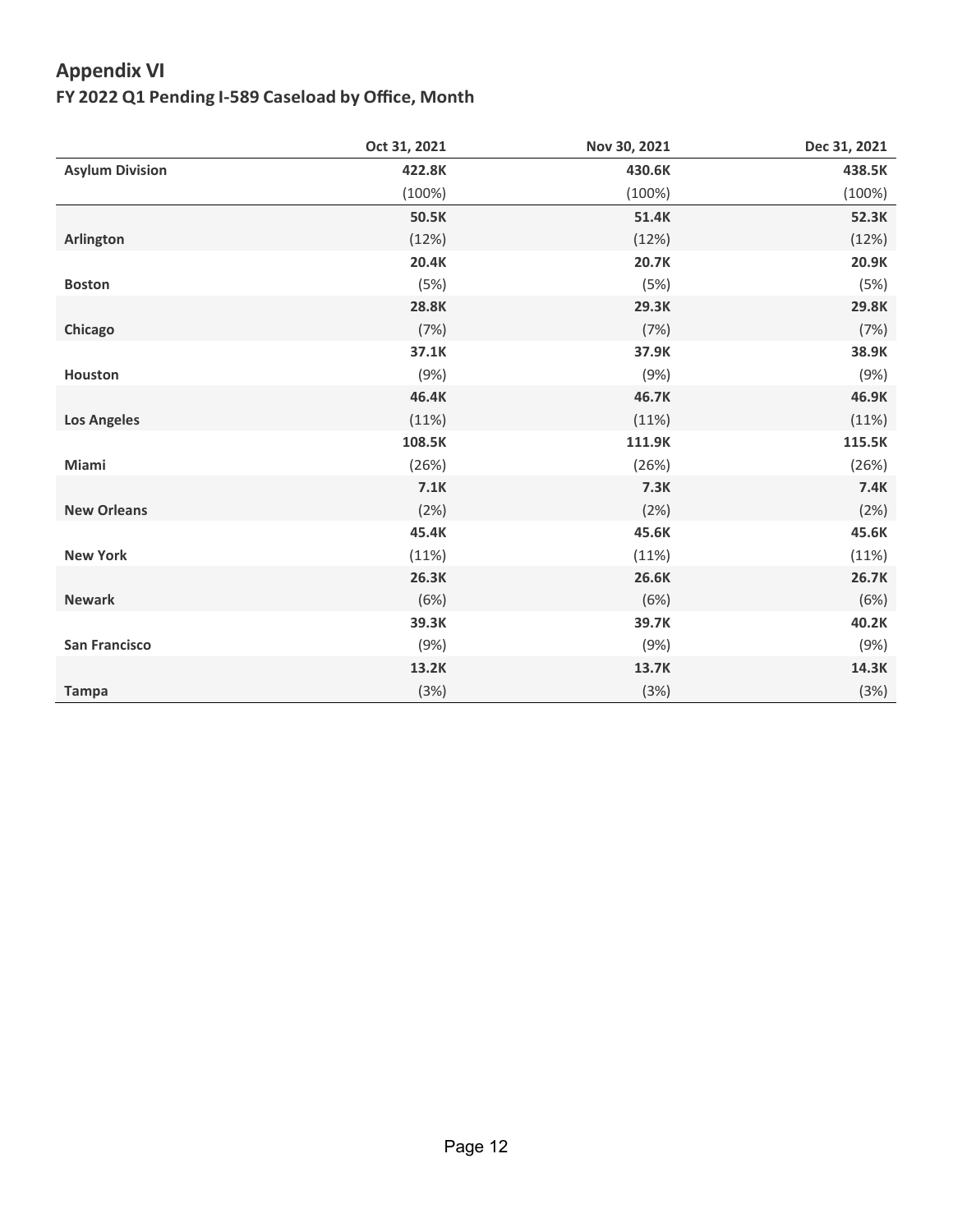## **Appendix VII**

#### **FY 2022 Q1 I-589 Cases Filed by Top 20 Countries of Citizenship - Asylum Division**

|                |                      | <b>Grand Total</b> | <b>Oct 2021</b> | <b>Nov 2021</b> | <b>Dec 2021</b> |
|----------------|----------------------|--------------------|-----------------|-----------------|-----------------|
|                |                      | 31,025             | 9,077           | 10,564          | 11,384          |
|                | <b>ALL COUNTRIES</b> | (100%)             | (100%)          | (100%)          | (100%)          |
|                |                      | 7,419              | 1,977           | 2,561           | 2,881           |
| $\mathbf{1}$   | <b>VENEZUELA</b>     | (24%)              | (22%            | (24%)           | (25%)           |
|                |                      | 4,039              | 994             | 1,378           | 1,667           |
| $\overline{2}$ | <b>CUBA</b>          | (13%)              | (11%)           | (13%)           | (15%)           |
|                |                      | 2,526              | 842             | 810             | 874             |
| 3              | <b>GUATEMAL</b>      | (8%)               | (9%)            | (8%)            | (8%)            |
|                |                      | 2,307              | 754             | 795             | 758             |
| $\sqrt{4}$     | <b>COLOMBIA</b>      | (7%)               | (8%)            | (8%)            | (7%)            |
|                |                      | 1,963              | 457             | 738             | 768             |
| 5              | <b>HAITI</b>         | (6%)               | (5%)            | (7%)            | (7%)            |
|                |                      | 1,642              | 537             | 562             | 543             |
| 6              | <b>HONDURAS</b>      | (5%)               | (6%)            | (5%)            | (5%)            |
|                |                      | 1,419              | 426             | 519             | 474             |
| $\overline{7}$ | EL.                  | (5%)               | (5%)            | (5%)            | (4% )           |
|                |                      | 1,241              | 401             | 413             | 427             |
| 8              | <b>MEXICO</b>        | (4%)               | (4% )           | (4% )           | (4% )           |
|                |                      | 892                | 303             | 283             | 306             |
| 9              | <b>CHINA</b>         | (3%)               | (3%)            | (3%)            | (3%)            |
|                |                      | 760                | 262             | 262             | 236             |
| 10             | <b>INDIA</b>         | (2%)               | (3%)            | (2%)            | (2%)            |
|                |                      | 608                | 154             | 186             | 268             |
| 11             | <b>RUSSIA</b>        | (2%)               | (2%)            | (2%)            | (2%)            |
|                |                      | 483                | 164             | 148             | 171             |
| 12             | <b>ETHIOPIA</b>      | (2%)               | (2%)            | (1%)            | (2%)            |
|                | <b>NIGERIA</b>       | 480                | 174             | 173             | 133             |
| 13             |                      | (2%)               | (2%)            | (2%)            | (1%)            |
|                | <b>NICARAGUA</b>     | 464                | 116             | 161             | 187             |
| 14             |                      | (1%)               | (1%)            | (2%)            | (2%)            |
|                | <b>ECUADOR</b>       | 423                | 121             | 158             | 144             |
| 15             |                      | (1%)               | (1%)            | (1%)            | (1%)            |
|                | <b>TURKEY</b>        | 292                | 95              | 104             | 93              |
| 16             |                      | (1%)               | (1%)            | (1%)            | (1%)            |
|                | <b>BRAZIL</b>        | 286                | 91              | 93              | 102             |
| 17             |                      | (1%)               | (1%)            | (1%)            | (1%)            |
|                | <b>KENYA</b>         | 234                | 80              | 81              | 73              |
| 18             |                      | (1%)<br>219        | (1%)            | (1%)            | (1%)<br>69      |
| 19             | <b>EGYPT</b>         | (1%)               | 73<br>(1%)      | 77<br>(1%)      | (1%)            |
|                |                      | 188                | 67              |                 | 60              |
| 20             | <b>ARMENIA</b>       | (1%)               | (1%)            | 61<br>(1%)      | (1%)            |
|                |                      | 3,287              | 1,045           | 1,051           | 1,191           |
|                | <b>OTHER</b>         | (11%)              | (12%)           | (10%)           | (10%)           |
|                |                      |                    |                 |                 |                 |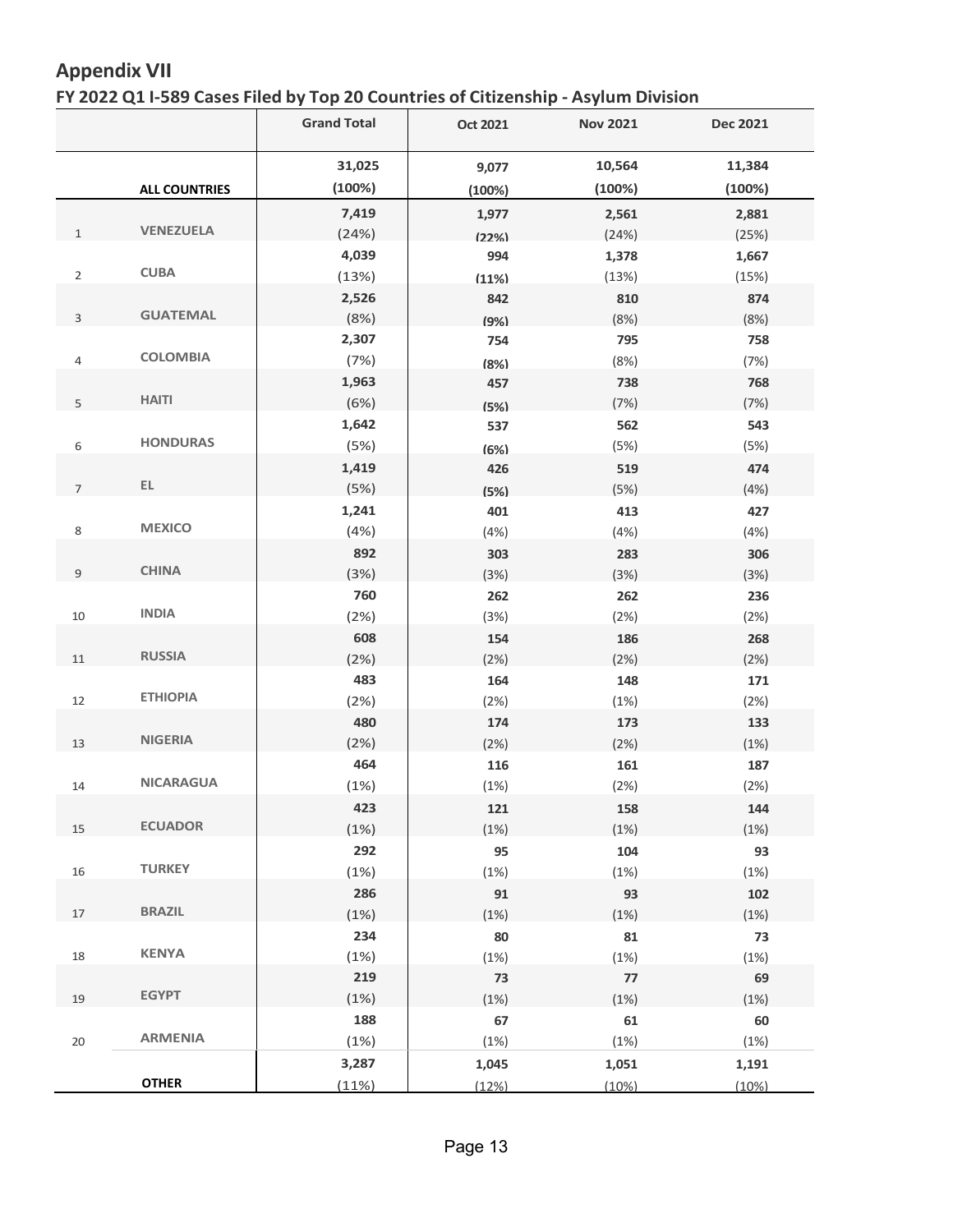### **Appendix VIII FY2022 Q1 I-589 Cases Filed by Top Countries of Citizenship by Office[5](#page-13-0)**

|                | <b>Arlington</b> |             |                | <b>Boston</b>      |            |                | Chicago          |             |
|----------------|------------------|-------------|----------------|--------------------|------------|----------------|------------------|-------------|
|                |                  | 3,163       |                |                    | 1,070      |                |                  | 2,696       |
|                | <b>TOTAL</b>     | (100%)      |                | <b>TOTAL</b>       | (100%)     |                | <b>TOTAL</b>     | (100%)      |
|                |                  | 773         |                |                    | 275        |                |                  | 609         |
| 1              | VENEZUELA        | (24%)       | $\mathbf{1}$   | <b>GUATEMALA</b>   | (26%)      | $\mathbf{1}$   | VENEZUELA        | (23%)       |
|                |                  | 360         |                |                    | 159        |                |                  | 388         |
| $\overline{2}$ | HONDURA          | (11%)       | $\overline{2}$ | BRAZIL             | (15%)      | $\overline{2}$ | <b>GUATEMALA</b> | (14%)       |
|                |                  | 354         |                |                    | 122        |                |                  | 155         |
| 3              | EL SALVAFOR      | (11%)       | 3              | EL SALVADOR        | (11%)      | 3              | <b>HONDURAS</b>  | (6%)        |
|                |                  | 280         |                |                    | 61         |                |                  | 150         |
| 4              | <b>ETHIOPIA</b>  | (9%)<br>258 | 4              | HONDURAS           | (6%)<br>60 | 4              | <b>CUBA</b>      | (6%)<br>145 |
| 5              | <b>GUATEMALA</b> | (8%)        | 5              | ECUADOR            | (6%)       | 5              | COLUMBIA         | (5%)        |
|                |                  | 239         |                |                    | 50         |                |                  | 135         |
| 6              | COLOMBIA         | (8%)        | 6              | <b>HAITI</b>       | (5%)       | 6              | <b>HAITI</b>     | (5%)        |
|                |                  | 93          |                |                    | 38         |                |                  | 133         |
| 7              | NIGERIA          | (3%)        | 7              | COLOMBIA           | (4%)       | 7              | NIGERIA          | (5%)        |
|                |                  | 92          |                |                    | 36         |                |                  | 95          |
| 8              | <b>MEXICO</b>    | (3%)        | 8              | ANGOLA             | (3%)       | 8              | <b>MEXICO</b>    | (4%)        |
|                |                  | 60          |                |                    | 30         |                |                  | 95          |
| 9              | <b>INDIA</b>     | (2%)        | 9              | VENEZUELA          | (3%)       | 9              | EL SAVALDOR      | (4%)        |
|                |                  | 58          |                |                    | 20         |                |                  | 81          |
| 10             | AFGHANISTAN      | (2%)        | 10             | <b>TURKEY</b>      | (2%)       | 10             | <b>INDIA</b>     | (3%)        |
|                |                  | 596         |                |                    | 219        |                |                  | 710         |
|                | OTHER            | (19%)       |                | OTHER              | (20%)      |                | OTHER            | (27%)       |
|                | <b>Houston</b>   |             |                |                    |            |                |                  |             |
|                |                  | 2,926       |                | <b>Los Angeles</b> | 2,358      |                |                  |             |
|                | <b>TOTAL</b>     | (100%)      |                | <b>TOTAL</b>       | (100%)     |                |                  |             |
|                |                  | 1,320       |                |                    | 429        |                |                  |             |
| $\mathbf{1}$   | VENEZUELA        | (45%)       | $\mathbf 1$    | CHINA              | (18%)      |                |                  |             |
|                |                  | 231         |                |                    | 338        |                |                  |             |
| $\overline{2}$ | CUBA             | (8%)        | $\overline{2}$ | GUATEMALA          | (14%)      |                |                  |             |
|                |                  | 225         |                |                    | 230        |                |                  |             |
| 3              | <b>HONDURAS</b>  | (8%)        | 3              | MEXICO             | (10%)      |                |                  |             |
|                |                  | 168         |                |                    | 201        |                |                  |             |
| 4              | COLOMBIA         | (6%)        | 4              | EL SAVALDOR        | (9%)       |                |                  |             |
|                |                  | 160         |                |                    | 198        |                |                  |             |
| 5              | GUATEMALA        | (5%)        | 5              | RUSSIA             | (8%)       |                |                  |             |
|                |                  | 159         |                |                    | 177        |                |                  |             |
| 6              | <b>MEXICO</b>    | (5%)        | 6              | ARMENIA            | (8%)       |                |                  |             |
|                |                  | 133         |                |                    | 76         |                |                  |             |
| 7              | NIGERIA          | (5%)        | 7              | VENEZUELA          | (3%)       |                |                  |             |
|                |                  | 132         |                |                    | 68         |                |                  |             |
| 8              | EL SALVADOR      | (5%)        | 8              | <b>HONDURUS</b>    | (3%)       |                |                  |             |
|                |                  | 29          |                |                    | 68         |                |                  |             |
| 9              | <b>INDIA</b>     | (1%)        | 9              | COLUMBIA           | (3%)       |                |                  |             |
|                |                  | 22          |                |                    | 58         |                |                  |             |

<span id="page-13-0"></span>5 Only showing top countries of citizenship totaled 10 or more cases for privacy protection.

10 TURKEY (1%) 10 EGYPT (2%)

OTHER (12%) OTHER (23%)

**347 515**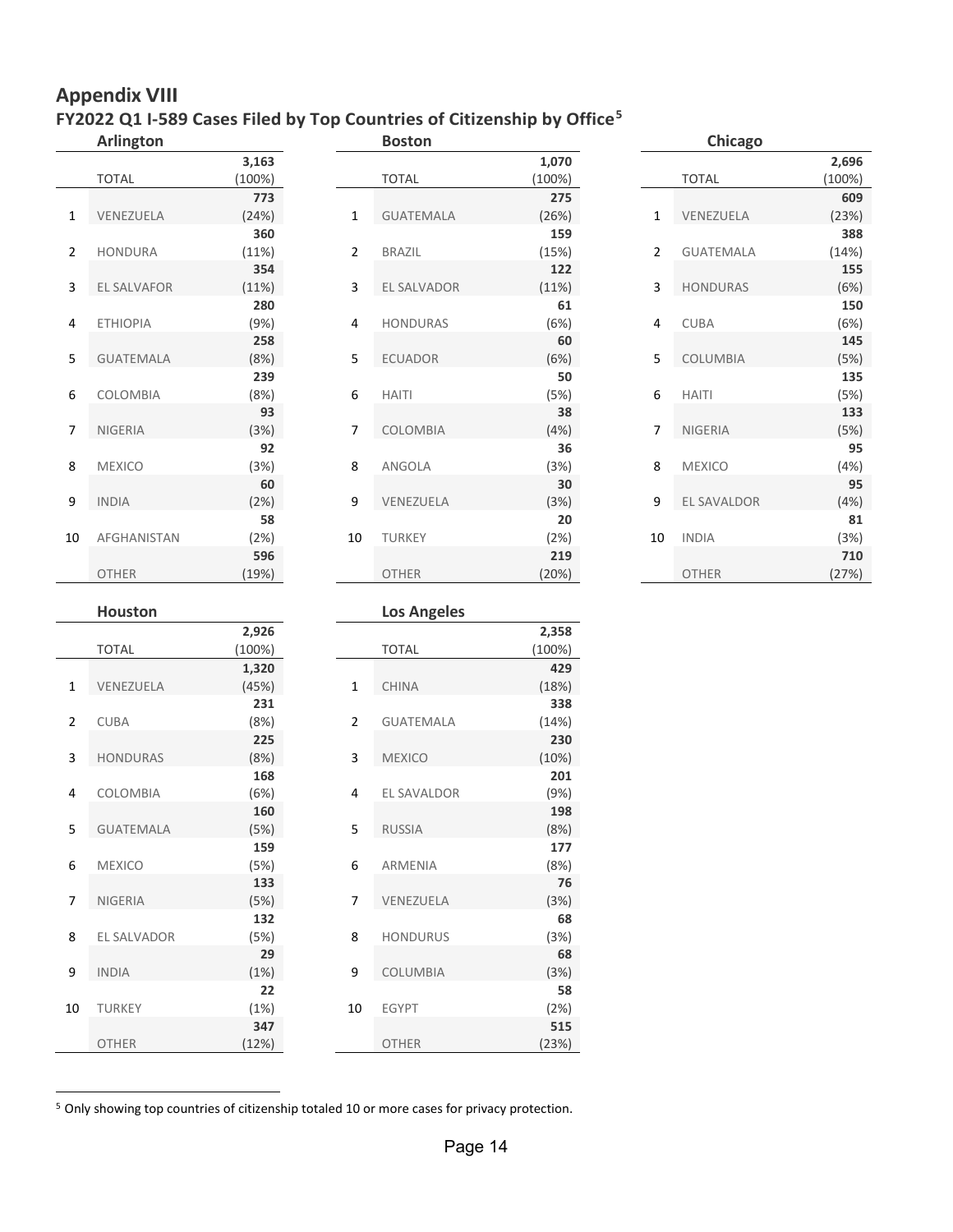# **Appendix VIII(continued)**

### **FY2022 Q1 I-589 Cases Filed by Top Countries of Citizenship by Office[6](#page-14-0)**

|                | Miami            |             |                         | <b>New Orleans</b>   |             |                | <b>New York</b>    |        |
|----------------|------------------|-------------|-------------------------|----------------------|-------------|----------------|--------------------|--------|
|                |                  | 10,432      |                         |                      | 774         |                |                    | 1,869  |
|                | <b>TOTAL</b>     | (100%)      |                         | <b>TOTAL</b>         | (100%)      |                | <b>TOTAL</b>       | (100%) |
|                |                  | 3,695       |                         |                      | 247         |                |                    | 240    |
| 1              | VENEZUELA        | (35%)       | $\mathbf{1}$            | VENEZUELA            | (26%)       | $\mathbf{1}$   | <b>CHINA</b>       | (13%)  |
|                |                  | 2855        |                         |                      | 148         |                |                    | 151    |
| $\overline{2}$ | <b>CUBA</b>      | (27%)       | 2                       | <b>HONDURUS</b>      | (15%)       | $\overline{2}$ | <b>INDIA</b>       | (8%)   |
|                |                  | 1472        |                         |                      | 134         |                |                    | 143    |
| 3              | <b>HAITI</b>     | (14%)       | 3                       | <b>GUATEMALA</b>     | (11%)       | 3              | <b>EUADOR</b>      | (8%)   |
|                |                  | 1042        |                         |                      | 48          |                |                    | 124    |
| 4              | COLUMBIA         | (10%)       | $\overline{4}$          | COLUMBIA             | (6%)        | 4              | <b>EL SAVALDOR</b> | (7%)   |
|                |                  | 423         |                         |                      | 40          |                |                    | 117    |
| 5              | <b>GUATEMALA</b> | (4%)        | 5                       | EL SALVADOR          | (6%)        | 5              | <b>RUSSIA</b>      | (6%)   |
|                |                  | 223         |                         |                      | 33          |                |                    | 106    |
| 6              | NICARAGUA        | (2%)        | 6                       | <b>MEXICO</b>        | (5%)        | 6              | BANGLADASH         | (6%)   |
|                |                  | 192         |                         |                      | 124         |                |                    | 96     |
| 7              | <b>HONDURAS</b>  | (2%)        | 7                       | OTHER                | (4%)        | 7              | <b>HONDURUS</b>    | (5%)   |
|                |                  | 88          |                         |                      |             |                |                    | 94     |
| 8              | RUSSIA           | (1%)        |                         |                      |             | 8              | VENEZUELA          | (5%)   |
|                |                  | 75          |                         |                      |             |                |                    | 87     |
| 9              | <b>MEXICO</b>    | (1%)        |                         |                      |             | 9              | <b>GUATEMALA</b>   | (5%)   |
|                |                  | 48          |                         |                      |             |                |                    | 66     |
| 10             | <b>BRAZIL</b>    | (0.4% )     |                         |                      |             | 10             | COLUMBIA           | (4%)   |
|                |                  | 319         |                         |                      |             |                |                    | 645    |
|                | <b>OTHER</b>     | (4%)        |                         |                      |             |                | <b>OTHER</b>       | (35%)  |
|                | <b>Newark</b>    |             |                         | <b>San Francisco</b> |             |                | <b>Tampa</b>       |        |
|                |                  | 1,869       |                         |                      |             |                |                    |        |
|                |                  |             |                         |                      |             |                |                    |        |
|                |                  |             |                         |                      | 2,206       |                |                    | 1,662  |
|                | <b>TOTAL</b>     | (100%)      |                         | <b>TOTAL</b>         | (100%)      |                | <b>TOTAL</b>       | (100%) |
| $\mathbf{1}$   |                  | 207         |                         |                      | 329         |                |                    | 716    |
|                | <b>GUATEMALA</b> | (11%)       | $\mathbf{1}$            | <b>INDIA</b>         | (15%)       | $\mathbf{1}$   | <b>CUBA</b>        | (43%)  |
|                |                  | 179         |                         |                      | 275         |                |                    | 369    |
| $\overline{2}$ | <b>HONDURUS</b>  | (10%)       | $\overline{2}$          | <b>MEXICO</b>        | (12%)       | $\overline{2}$ | VENEZUELA          | (22%)  |
|                |                  | 152         |                         |                      | 213         |                |                    | 171    |
| 3              | <b>MEXICO</b>    | (8%)        | $\overline{\mathbf{3}}$ | <b>GUATEMALA</b>     | (10%)       | 3              | COLUMBIA           | (10%)  |
| 4              |                  | 139         |                         |                      | 189         | 4              |                    | 92     |
|                | VENEZUELA        | (7%)        | 4                       | EL SAVALDOR          | (9%)        |                | <b>HAITI</b>       | (6%)   |
|                |                  | 138         |                         |                      | 184         |                |                    | 75     |
| 5              | COLOMBIA         | (7%)        | 5                       | COLUMBIA             | (8%)        | 5              | <b>HONDURUS</b>    | (5%)   |
|                |                  | 117         |                         |                      | 167         |                |                    | 49     |
| 6              | <b>ECUADOR</b>   | (6%)        | 6                       | <b>KENYA</b>         | (8%)        | 6              | <b>MEXICO</b>      | (3%)   |
|                |                  | 107         |                         |                      | 87          |                |                    | 190    |
| 7              | TURKEY           | (6%)        | $\overline{7}$          | <b>RUSSIA</b>        | (4%)        | 7              | <b>OTHER</b>       | (12%)  |
|                |                  | 91          |                         |                      | 87          |                |                    |        |
| 8              | EL SALVADOR      | (5%)        | 8                       | <b>CHINA</b>         | (4%)        |                |                    |        |
|                |                  | 82          |                         |                      | 83          |                |                    |        |
| 9              | <b>HAITI</b>     | (4%)        | 9                       | <b>HONDURUS</b>      | (4%)        |                |                    |        |
|                |                  | 53          |                         |                      | 67          |                |                    |        |
| 10             | <b>EGYPT</b>     | (3%)<br>604 | 10                      | VENEZUELA            | (3%)<br>525 |                |                    |        |

| IVIIAIIII        |        |                | <b>IVEW UITEGIIS</b> |        |                | <b>IVEW IUIN</b> |        |
|------------------|--------|----------------|----------------------|--------|----------------|------------------|--------|
|                  | 10,432 |                |                      | 774    |                |                  | 1,869  |
| TOTAL            | (100%) |                | <b>TOTAL</b>         | (100%) |                | <b>TOTAL</b>     | (100%) |
|                  | 3,695  |                |                      | 247    |                |                  | 240    |
| VENEZUELA        | (35%)  | 1              | VENEZUELA            | (26%)  | 1              | <b>CHINA</b>     | (13%)  |
|                  | 2855   |                |                      | 148    |                |                  | 151    |
| CUBA             | (27%)  | $\overline{2}$ | <b>HONDURUS</b>      | (15%)  | $\overline{2}$ | <b>INDIA</b>     | (8%)   |
|                  | 1472   |                |                      | 134    |                |                  | 143    |
| <b>HAITI</b>     | (14%)  | 3              | <b>GUATEMALA</b>     | (11%)  | 3              | <b>EUADOR</b>    | (8%)   |
|                  | 1042   |                |                      | 48     |                |                  | 124    |
| COLUMBIA         | (10%)  | 4              | COLUMBIA             | (6%)   | 4              | EL SAVALDOR      | (7%)   |
|                  | 423    |                |                      | 40     |                |                  | 117    |
| <b>GUATEMALA</b> | (4%)   | 5              | EL SALVADOR          | (6%)   | 5              | <b>RUSSIA</b>    | (6%)   |
|                  | 223    |                |                      | 33     |                |                  | 106    |
| NICARAGUA        | (2%)   | 6              | <b>MEXICO</b>        | (5%)   | 6              | BANGLADASH       | (6%)   |
|                  | 192    |                |                      | 124    |                |                  | 96     |
| <b>HONDURAS</b>  | (2%)   | 7              | <b>OTHER</b>         | (4%)   | 7              | <b>HONDURUS</b>  | (5%)   |
|                  |        |                |                      |        |                |                  |        |

|        |                | טווטטווט שיטו        |        |                | .                 |        |
|--------|----------------|----------------------|--------|----------------|-------------------|--------|
| 432    |                |                      | 774    |                |                   | 1,869  |
| 0%)    |                | <b>TOTAL</b>         | (100%) |                | <b>TOTAL</b>      | (100%) |
| 695    |                |                      | 247    |                |                   | 240    |
| 5%)    | $\mathbf{1}$   | VENEZUELA            | (26%)  | $\mathbf{1}$   | <b>CHINA</b>      | (13%)  |
| 855    |                |                      | 148    |                |                   | 151    |
| 7%)    | $\overline{2}$ | <b>HONDURUS</b>      | (15%)  | $\overline{2}$ | <b>INDIA</b>      | (8%)   |
| 472    |                |                      | 134    |                |                   | 143    |
| 4%)    | 3              | <b>GUATEMALA</b>     | (11%)  | 3              | <b>EUADOR</b>     | (8%)   |
| 042    |                |                      | 48     |                |                   | 124    |
| 0%)    | 4              | COLUMBIA             | (6%)   | 4              | EL SAVALDOR       | (7%)   |
| 423    |                |                      | 40     |                |                   | 117    |
| 4%)    | 5              | EL SALVADOR          | (6%)   | 5              | <b>RUSSIA</b>     | (6%)   |
| 223    |                |                      | 33     |                |                   | 106    |
| 2%)    | 6              | <b>MEXICO</b>        | (5%)   | 6              | <b>BANGLADASH</b> | (6%)   |
| 192    |                |                      | 124    |                |                   | 96     |
| $2\%)$ | 7              | <b>OTHER</b>         | (4%)   | 7              | <b>HONDURUS</b>   | (5%)   |
| 88     |                |                      |        |                |                   | 94     |
| 1%)    |                |                      |        | 8              | VENEZUELA         | (5%)   |
| 75     |                |                      |        |                |                   | 87     |
| 1%)    |                |                      |        | 9              | <b>GUATEMALA</b>  | (5%)   |
| 48     |                |                      |        |                |                   | 66     |
| 4%)    |                |                      |        | 10             | COLUMBIA          | (4%)   |
| 319    |                |                      |        |                |                   | 645    |
| 4%)    |                |                      |        |                | <b>OTHER</b>      | (35%)  |
|        |                | <b>San Francisco</b> |        |                | <b>Tampa</b>      |        |
| 869    |                |                      | 2,206  |                |                   | 1,662  |
| 0%)    |                | <b>TOTAL</b>         | (100%) |                | <b>TOTAL</b>      | (100%) |
|        |                |                      |        |                |                   |        |

|                | <b>Newark</b>    |        |                | <b>San Francisco</b> |        | <b>Tampa</b>         |        |
|----------------|------------------|--------|----------------|----------------------|--------|----------------------|--------|
|                |                  | 1,869  |                |                      | 2,206  |                      | 1,662  |
|                | <b>TOTAL</b>     | (100%) |                | <b>TOTAL</b>         | (100%) | <b>TOTAL</b>         | (100%) |
|                |                  | 207    |                |                      | 329    |                      | 716    |
| 1              | <b>GUATEMALA</b> | (11%)  | $\mathbf{1}$   | <b>INDIA</b>         | (15%)  | 1<br><b>CUBA</b>     | (43%)  |
|                |                  | 179    |                |                      | 275    |                      | 369    |
| $\overline{2}$ | <b>HONDURUS</b>  | (10%)  | $\overline{2}$ | <b>MEXICO</b>        | (12%)  | 2<br>VENEZUELA       | (22%)  |
|                |                  | 152    |                |                      | 213    |                      | 171    |
| 3              | <b>MEXICO</b>    | (8%)   | 3              | <b>GUATEMALA</b>     | (10%)  | 3<br>COLUMBIA        | (10%)  |
|                |                  | 139    |                |                      | 189    |                      | 92     |
| 4              | VENEZUELA        | (7%)   | 4              | EL SAVALDOR          | (9%)   | 4<br><b>HAITI</b>    | (6%)   |
|                |                  | 138    |                |                      | 184    |                      | 75     |
| 5              | COLOMBIA         | (7%)   | 5              | COLUMBIA             | (8%)   | 5<br><b>HONDURUS</b> | (5%)   |
|                |                  | 117    |                |                      | 167    |                      | 49     |
| 6              | <b>ECUADOR</b>   | (6%)   | 6              | <b>KENYA</b>         | (8%)   | 6<br><b>MEXICO</b>   | (3%)   |
|                |                  | 107    |                |                      | 87     |                      | 190    |
| $\overline{7}$ | <b>TURKEY</b>    | (6%)   | 7              | RUSSIA               | (4%)   | OTHER<br>7           | (12%)  |
|                |                  | 91     |                |                      | 87     |                      |        |
| 8              | EL SALVADOR      | (5%)   | 8              | <b>CHINA</b>         | (4%)   |                      |        |
|                |                  | 82     |                |                      | 83     |                      |        |
| 9              | <b>HAITI</b>     | (4%)   | 9              | <b>HONDURUS</b>      | (4%)   |                      |        |
|                |                  | 53     |                |                      | 67     |                      |        |
| 10             | <b>EGYPT</b>     | (3%)   | 10             | VENEZUELA            | (3%)   |                      |        |
|                |                  | 604    |                |                      | 525    |                      |        |
|                | OTHER            | (32%)  |                | OTHER                | (24%)  |                      |        |
|                |                  |        |                |                      |        |                      |        |

|                | <b>Tampa</b>    |        |
|----------------|-----------------|--------|
|                |                 | 1,662  |
|                | <b>TOTAL</b>    | (100%) |
|                |                 | 716    |
| 1              | <b>CUBA</b>     | (43%)  |
|                |                 | 369    |
| $\overline{2}$ | VENEZUELA       | (22%)  |
|                |                 | 171    |
| 3              | <b>COLUMBIA</b> | (10%)  |
|                |                 | 92     |
| 4              | HAITI           | (6%)   |
|                |                 | 75     |
| 5              | <b>HONDURUS</b> | (5%)   |
|                |                 | 49     |
| 6              | <b>MEXICO</b>   | (3%)   |
|                |                 | 190    |
| 7              | OTHER           | (12%)  |

<span id="page-14-0"></span>6 Only showing top countries of citizenship totaled 10 or more cases for privacy protection.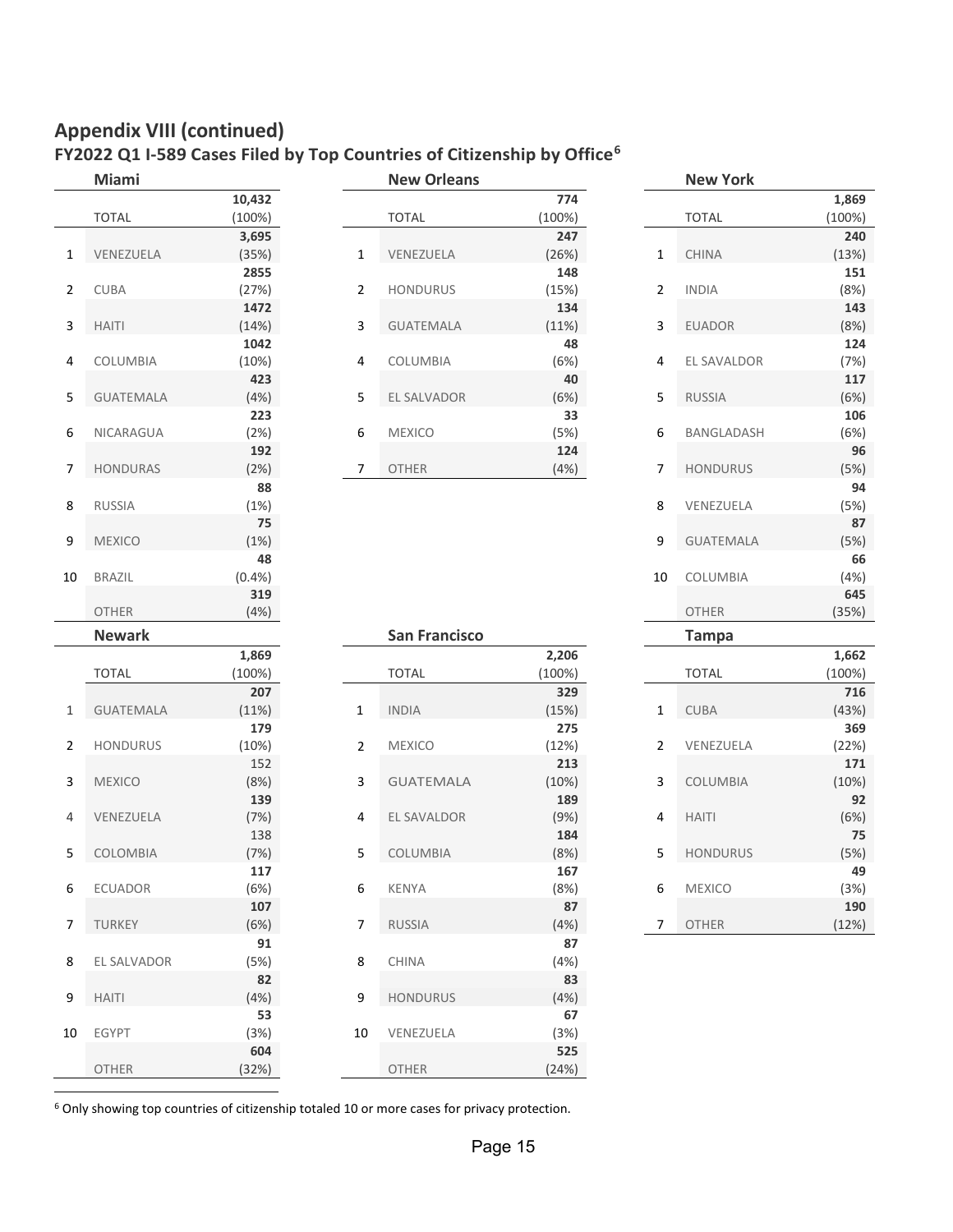## **Appendix IX**

#### **FY 2022 Q1 Asylum Division Screening Cases Received by Type, Month**

|                       | <b>Grand Total</b> | Oct 2021  | <b>Nov 2021</b> | <b>Dec2021</b> |  |
|-----------------------|--------------------|-----------|-----------------|----------------|--|
|                       |                    |           |                 |                |  |
| <b>Total Receipts</b> | 20,873             | 8,631     | 7,682           | 4,560          |  |
|                       | (100%)             | $(100\%)$ | (100%)          | $(100\%)$      |  |
|                       |                    |           |                 |                |  |
| Credible Fear         | 19,594             | 8,186     | 7,229           | 4,179          |  |
|                       | (94%)              | (95%)     | (94%)           | (92%)          |  |
|                       |                    |           |                 |                |  |
| Reasonable Fear       | 1,279              | 445       | 453             | 381            |  |
|                       | (6%)               | (5%)      | (6%)            | (8%)           |  |

#### **FY 2022 Q1 Asylum Division Screening Cases Completed by Type, Outcome, Month**

|                          |              | <b>Grand Total</b> | <b>Oct 2021</b> | <b>Nov 2021</b> | <b>Dec 2021</b> |
|--------------------------|--------------|--------------------|-----------------|-----------------|-----------------|
| <b>Total Completions</b> |              | 17,919<br>(100%)   | 6,797<br>(100%) | 6,467<br>(100%) | 4,655<br>(100%) |
| Credible Fear            | <b>Total</b> | 16,656<br>(93%)    | 6,374<br>(94%)  | 6,021<br>(93%)  | 4,261<br>(92%)  |
|                          | Positive     | 10,775<br>(60%)    | 4,138<br>(61%)  | 4,015<br>(62%)  | 2,622<br>(56%)  |
|                          | Negative     | 5,434<br>(30%)     | 2,105<br>(31%)  | 1,825<br>(28%)  | 1,504<br>(32%)  |
|                          | Admin Closed | 447<br>(2%)        | 131<br>(2%)     | 181<br>(3%)     | 135<br>(3%)     |
| Reasonable Fear          | <b>Total</b> | 1,263<br>(7%)      | 423<br>(6%)     | 446<br>(7%)     | 394<br>(8%)     |
|                          | Positive     | 373<br>(2%)        | 121<br>(2%)     | 135<br>(2%)     | 117<br>(3%)     |
|                          | Negative     | 620<br>(3%)        | 211<br>(3%)     | 222<br>(3%)     | 187<br>(4%)     |
|                          | Admin Closed | 270<br>(2%)        | 91<br>(1%)      | 89<br>(1%)      | 90<br>(2%)      |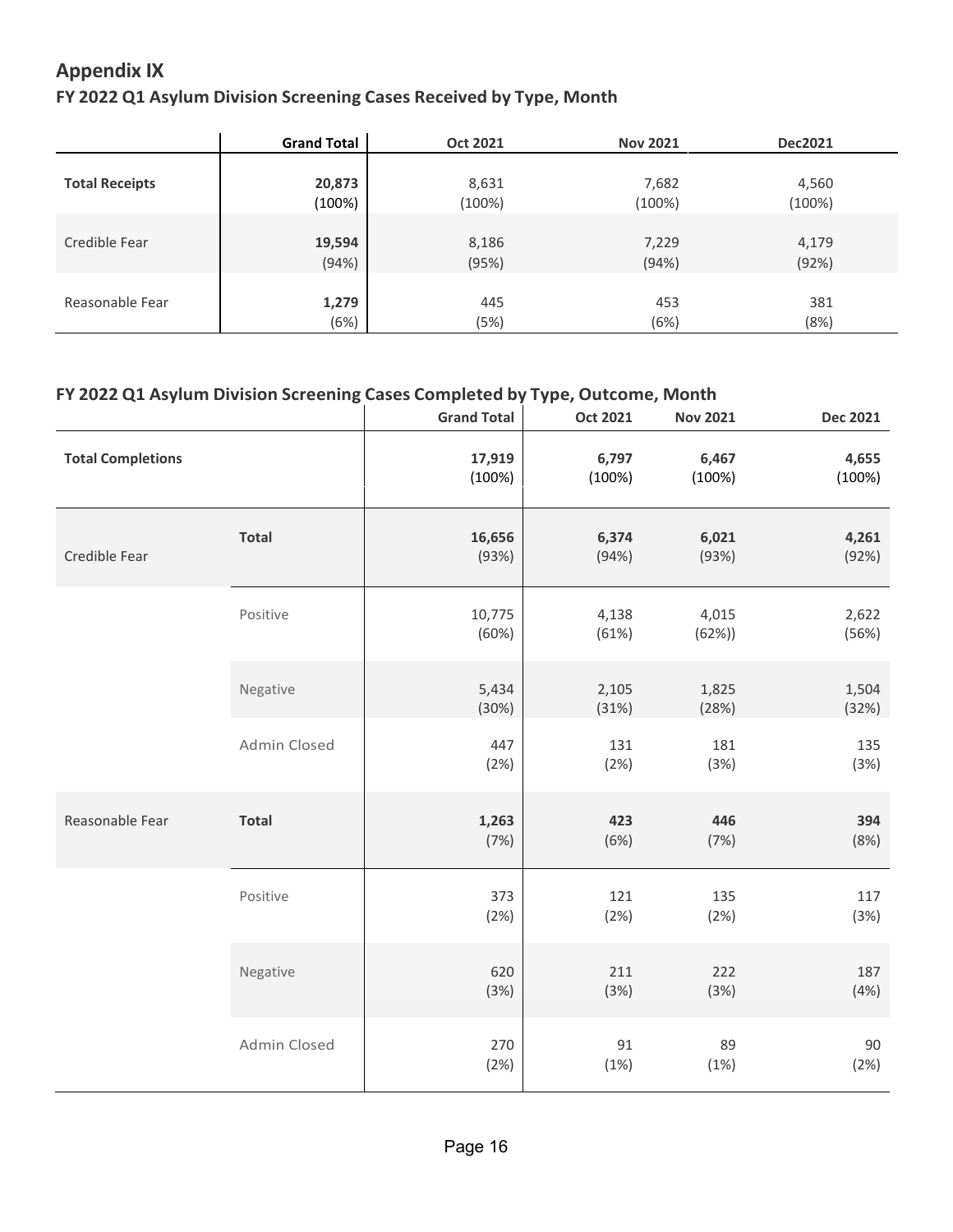## **FY 2022 Q1 Screening Cases Received by Type, Office, Month Appendix X**

CF = Credible Fear | RF = Reasonable Fear

|                      |               | <b>Grand Total</b>       | <b>Oct 2021</b>          | <b>Nov 2021</b>          | <b>Dec 2021</b> |
|----------------------|---------------|--------------------------|--------------------------|--------------------------|-----------------|
| <b>Arlington</b>     | <b>Total</b>  | 4,594                    | 1,684                    | 1,359                    | 1,551           |
|                      | $\mathsf{CF}$ | 4,357                    | 1,610                    | 1,275                    | 1,472           |
|                      | <b>RF</b>     | 237                      | 74                       | 84                       | 79              |
| <b>Boston</b>        | <b>Total</b>  | 458                      | 116                      | 154                      | 188             |
|                      | CF            | 420                      | 109                      | 141                      | 170             |
|                      | RF            | 38                       | $\overline{7}$           | 13                       | 18              |
| Chicago              | <b>Total</b>  | 711                      | 268                      | 314                      | 129             |
|                      | CF            | 622                      | 237                      | 275                      | 110             |
|                      | RF            | 89                       | 31                       | 39                       | 19              |
| Houston              | <b>Total</b>  | 9,384                    | 4,540                    | 3,233                    | 1,611           |
|                      | CF            | 8,735                    | 4,295                    | 3,015                    | 1,425           |
|                      | RF            | 649                      | 245                      | 218                      | 186             |
| <b>Los Angeles</b>   | <b>Total</b>  | 566                      | 194                      | 260                      | 112             |
|                      | $\mathsf{CF}$ | 538                      | 187                      | 248                      | 103             |
|                      | RF            | 28                       | $\overline{7}$           | 12                       | 9               |
| Miami                | <b>Total</b>  | 1,534                    | 576                      | 606                      | 352             |
|                      | CF            | 1,494                    | 51                       | 591                      | 342             |
|                      | RF            | 40                       | 15                       | 15                       | 10              |
| <b>New Orleans</b>   | <b>Total</b>  | 1,242                    | 407                      | 729                      | 106             |
|                      | $\mathsf{CF}$ | 1,204                    | 393                      | 714                      | 97              |
|                      | <b>RF</b>     | 38                       | 14                       | 15                       | 9               |
| <b>New York</b>      | <b>Total</b>  | 850                      | 300                      | 383                      | 167             |
|                      | CF            | 821                      | 294                      | 370                      | 157             |
|                      | RF            | 29                       | 6                        | 13                       | 10              |
| <b>Newark</b>        | <b>Total</b>  | 694                      | 226                      | 290                      | 178             |
|                      | CF            | 645                      | 209                      | 267                      | 169             |
|                      | <b>RF</b>     | 49                       | 17                       | 23                       | $\mathsf 9$     |
| <b>San Francisco</b> | <b>Total</b>  | 688                      | 242                      | 291                      | 155             |
|                      | CF            | 606                      | 213                      | 270                      | 123             |
|                      | <b>RF</b>     | 82                       | 29                       | 21                       | 32              |
| <b>Tampa</b>         | Total         | 152                      | 78                       | 63                       | 11              |
|                      | CF            | 152                      | 78                       | 63                       | 11              |
|                      | <b>RF</b>     | $\overline{\phantom{a}}$ | $\overline{\phantom{a}}$ | $\overline{\phantom{a}}$ |                 |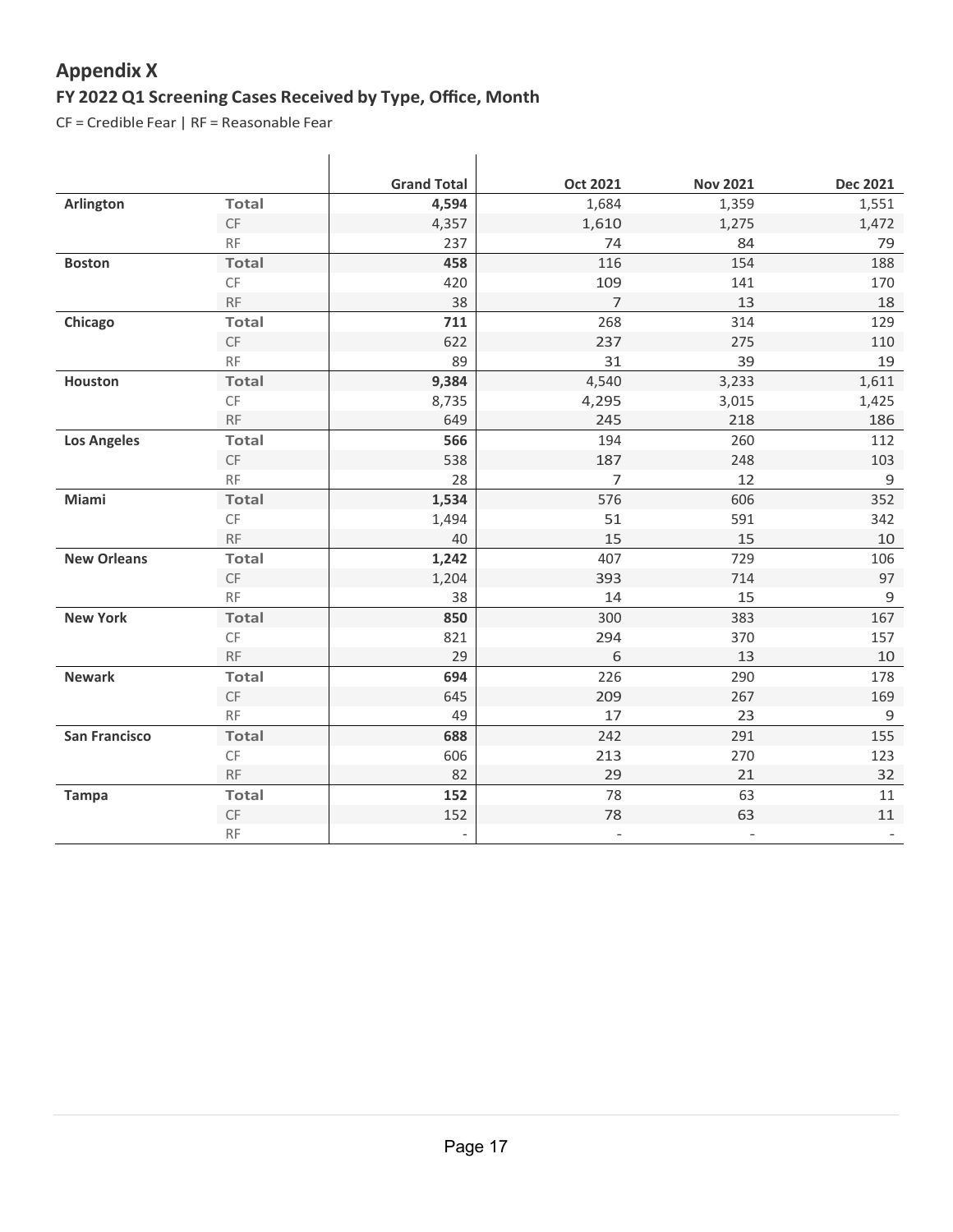## **Appendix XI**

#### FY 2022 Q1 Credible Fear Cases Completed by Outcome, Office, Month

Pos = Positive Determination | Neg = Negative Determination | Close = Administrative Closure

|                  |              |               | <b>Grand Total</b> | <b>Oct 2021</b>          | <b>Nov 2021</b>              | <b>Dec 2021</b> |
|------------------|--------------|---------------|--------------------|--------------------------|------------------------------|-----------------|
|                  | <b>Total</b> |               | 4,954              | 2,344                    | 1,591                        | 1,019           |
| <b>Arlington</b> | Pos          | Persecution   | 3,205              | 1,554                    | 1,043                        | 608             |
|                  |              | Torture       | 609                | 283                      | 189                          | 137             |
|                  | <b>Neg</b>   | Negative      | 1068               | 482                      | 350                          | 236             |
|                  | Close        | Dissolve      | 23                 | 11                       | 6                            | 6               |
|                  |              | Other         | 26                 | $\mathsf{3}$             | $1\,$                        | 22              |
|                  |              | Rare Language | 23                 | 11                       | $\overline{2}$               | 10              |
|                  | <b>Total</b> |               | 57                 | 11                       | 11                           | 35              |
| <b>Boston</b>    | Pos          | Persecution   | 47                 | $\mathsf 9$              | 8                            | 30              |
|                  |              | Torture       | 3                  | $\mathbf{1}$             | $\mathbf{1}$                 | $\mathbf{1}$    |
|                  | Neg          | Negative      | 6                  | $\mathbf{1}$             | $\overline{2}$               | 3               |
|                  | Close        | Other         | $\mathbf{1}$       | $\overline{\phantom{a}}$ | $\qquad \qquad -$            | $\,1\,$         |
|                  | <b>Total</b> |               | 107                | 46                       | 23                           | 38              |
| Chicago          | Pos          | Persecution   | 36                 | 14                       | $\mathsf 9$                  | 13              |
|                  |              | Torture       | 9                  | 5                        | $\mathbf{1}$                 | 3               |
|                  | Neg          | Negative      | 29                 | 14                       | $\overline{4}$               | 11              |
|                  | Close        | Dissolve      | 33                 | 13                       | 9                            | 11              |
|                  | <b>Total</b> |               | 8,444              | 3,037                    | 3,171                        | 2,236           |
| Houston          | Pos          | Persecution   | 4,077              | 1,522                    | 1,598                        | 957             |
|                  |              | Torture       | 653                | 197                      | 256                          | 200             |
|                  | Neg          | Negative      | 3476               | 1254                     | 1198                         | 1024            |
|                  | Close        | Dissolve      | 54                 | 14                       | 17                           | 23              |
|                  |              | Other         | 130                | 29                       | 93                           | 8               |
|                  |              | Rare Language | 54                 | 21                       | 9                            | 24              |
|                  | <b>Total</b> |               | 204                | 50                       | 52                           | 102             |
| Los              | Pos          | Persecution   | 147                | 40                       | 36                           | 71              |
| <b>Angeles</b>   |              | Torture       | 20                 | 5                        | $\overline{7}$               | 8               |
|                  | Neg          | Negative      | 34                 | 5                        | $\mathsf 9$                  | 20              |
|                  | Close        | Other         | 3                  |                          | $\qquad \qquad \blacksquare$ | $\mathsf{3}$    |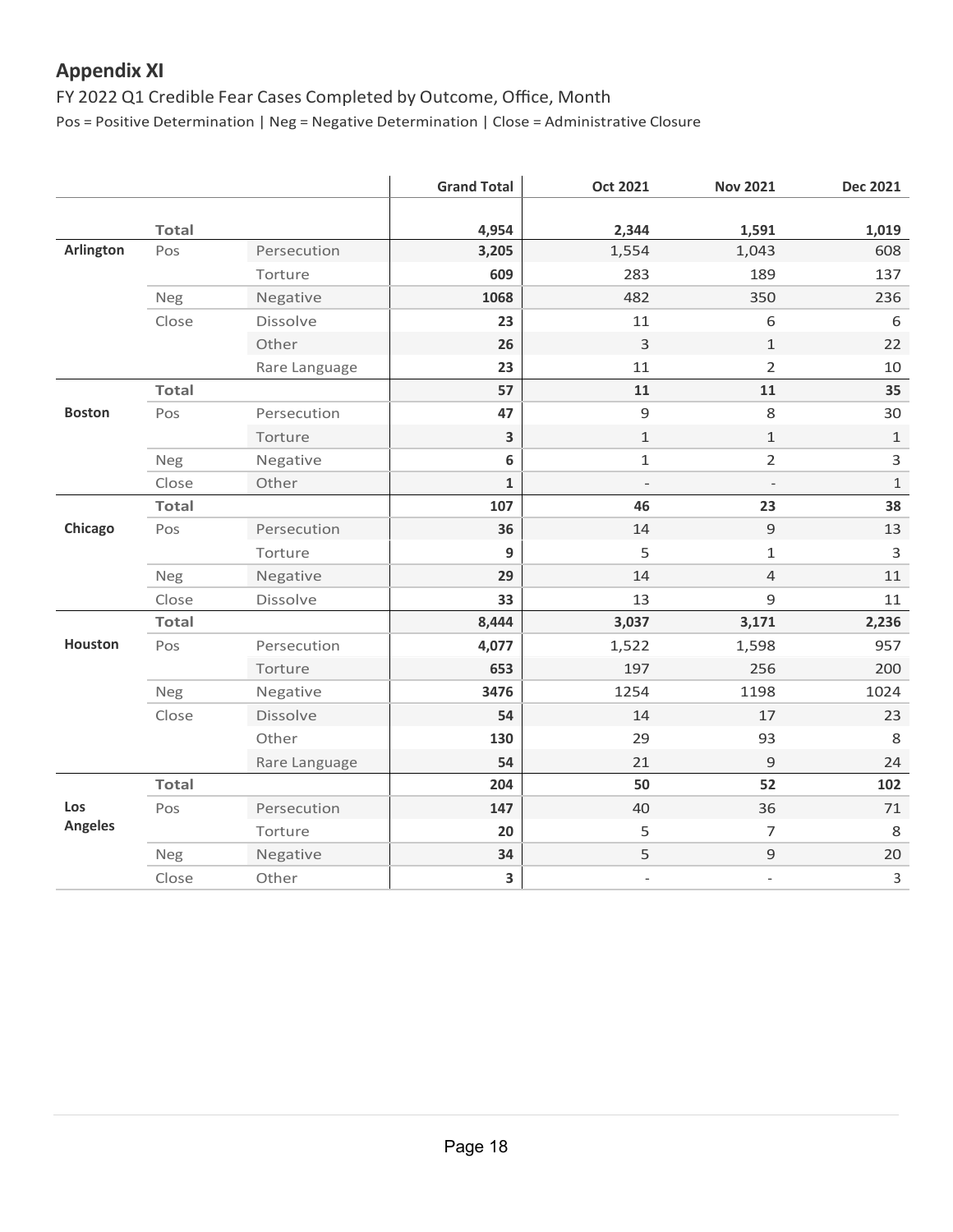## **Appendix XI (continued)**

 FY 2022 Q1 Credible Fear Cases Completed by Outcome, Office, Month Pos = Positive Determination | Neg = Negative Determination | Close = Administrative Closure

|                  |              |                 | <b>Grand Total</b>       | <b>Oct 2021</b>              | <b>Nov 2021</b>          | <b>Dec 2021</b>          |
|------------------|--------------|-----------------|--------------------------|------------------------------|--------------------------|--------------------------|
|                  | <b>Total</b> |                 | 413                      | 182                          | 131                      | 100                      |
| Miami            | Pos          | Persecution     | 154                      | 61                           | 56                       | 37                       |
|                  |              | Torture         | 218                      | 94                           | 69                       | 55                       |
|                  | Neg          | Negative        | 29                       | 26                           |                          | $\mathbf{3}$             |
|                  | Close        | <b>Dissolve</b> | $\boldsymbol{9}$         | L,                           | $\overline{4}$           | 5                        |
|                  |              | Other           | $\overline{\mathbf{2}}$  |                              | $\overline{2}$           |                          |
|                  |              | Rare Language   | $\mathbf{1}$             | $\mathbf{1}$                 | $\overline{\phantom{a}}$ |                          |
|                  | <b>Total</b> |                 | 1,339                    | 509                          | 413                      | 417                      |
| <b>New</b>       | Pos          | Persecution     | 709                      | 214                          | 255                      | 240                      |
| <b>Orleans</b>   |              | Torture         | 96                       | 22                           | 39                       | 35                       |
|                  | Neg          | Negative        | 526                      | 269                          | 119                      | 138                      |
|                  | Close        | Dissolve        | 5                        | $\overline{2}$               |                          | $\mathbf{3}$             |
|                  |              | Other           | $\mathbf{1}$             | 1                            | $\overline{\phantom{a}}$ |                          |
|                  |              | Rare Language   | $\overline{2}$           | 1                            | $\overline{\phantom{a}}$ | $\mathbf{1}$             |
|                  | <b>Total</b> |                 | 555                      | 47                           | 428                      | 80                       |
| <b>New York</b>  | Pos          | Persecution     | 376                      | 23                           | 296                      | 57                       |
|                  |              | Torture         | 38                       | 3                            | 31                       | $\overline{4}$           |
|                  | Neg          | Negative        | 133                      | 20                           | 95                       | 18                       |
|                  | Close        | Dissolve        | 3                        | L,                           | $\overline{2}$           | $\mathbf{1}$             |
|                  |              | Rare Language   | 5                        | $\mathbf{1}$                 | $\overline{4}$           |                          |
|                  | <b>Total</b> |                 | 183                      | 50                           | 68                       | 65                       |
| <b>Newark</b>    | Pos          | Persecution     | 120                      | 26                           | 46                       | 48                       |
|                  |              | Torture         | 22                       | 5                            | 8                        | $\mathsf 9$              |
|                  | Neg          | Negative        | 32                       | 17                           | 9                        | $\,$ 6 $\,$              |
|                  | Close        | Dissolve        | 3                        | $\mathbf{1}$                 | $\overline{\phantom{a}}$ | $\overline{2}$           |
|                  |              | Other           | $\overline{\mathbf{2}}$  | $\mathbf{1}$                 | $\mathbf{1}$             |                          |
|                  |              | Rare Language   | 4                        | $\overline{a}$               | $\overline{4}$           |                          |
|                  | <b>Total</b> |                 | 299                      | 96                           | 119                      | 84                       |
| San              | Pos          | Persecution     | 156                      | 55                           | 51                       | 50                       |
| <b>Francisco</b> |              | Torture         | 29                       | 3                            | 11                       | 15                       |
|                  | Neg          | Negative        | 58                       | 17                           | 30                       | 11                       |
|                  | Close        | Dissolve        | 3                        | $\mathbf{1}$                 | $\overline{\phantom{a}}$ | $\overline{2}$           |
|                  |              | Other           | 50                       | 18                           | 26                       | 6                        |
|                  |              | Rare Language   | $\overline{\mathbf{3}}$  | $\overline{2}$               | $\mathbf{1}$             | $\overline{\phantom{a}}$ |
|                  | <b>Total</b> |                 | $\overline{\mathbf{4}}$  | $\qquad \qquad \blacksquare$ | $\overline{\mathbf{3}}$  | $\mathbf{1}$             |
| <b>Tampa</b>     | Pos          | Persecution     | $\overline{\mathbf{4}}$  | $\frac{1}{2}$                | $\mathsf{3}$             | $\mathbf{1}$             |
|                  |              | Torture         | $\overline{\phantom{a}}$ | $\qquad \qquad -$            |                          |                          |
|                  | <b>Neg</b>   | Negative        | $\overline{\phantom{0}}$ | $\overline{a}$               | $\overline{\phantom{a}}$ |                          |
|                  | Close        | Other           | $\overline{\phantom{a}}$ | $\overline{\phantom{a}}$     | $\overline{\phantom{a}}$ | $\blacksquare$           |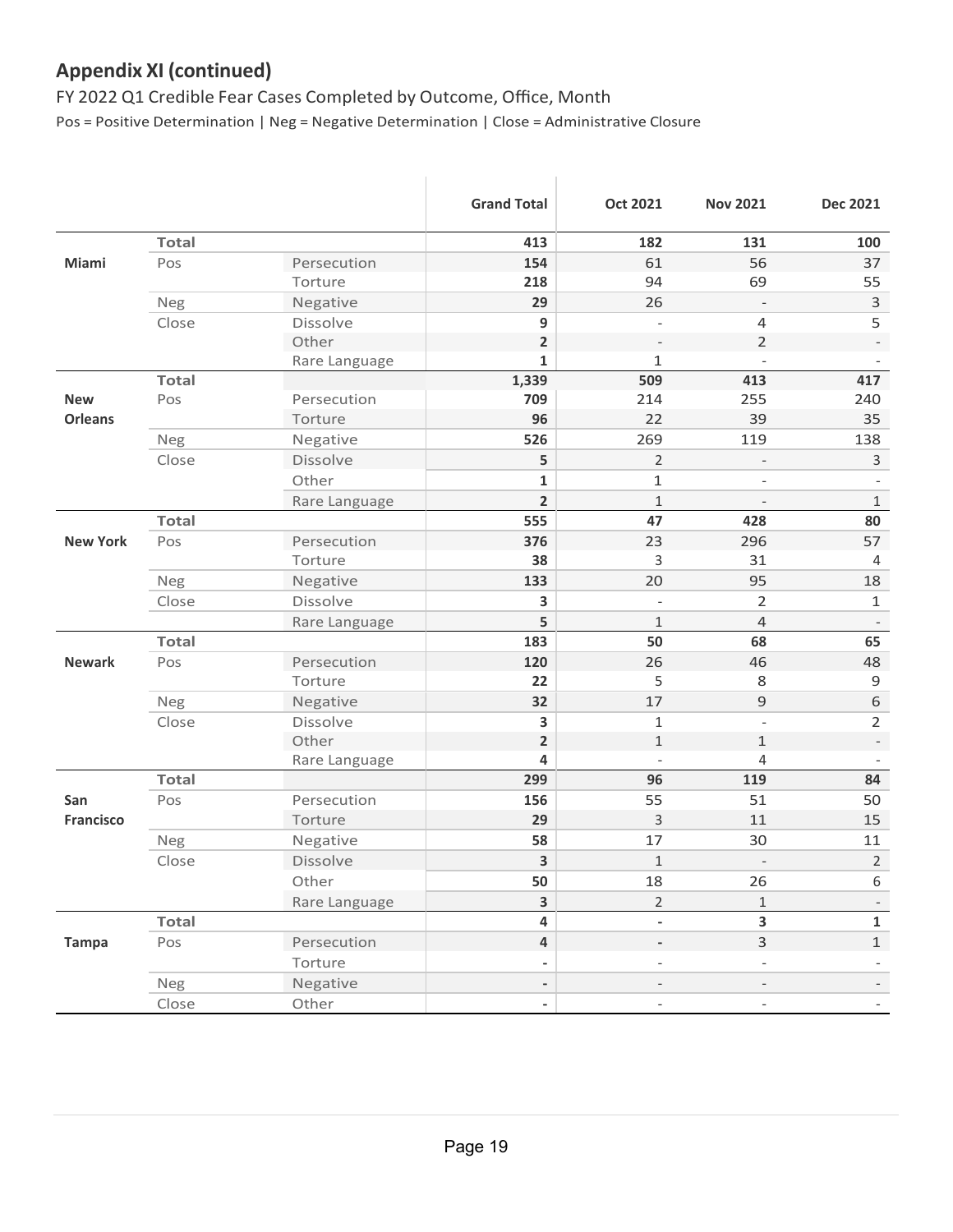## **Appendix XII**

FY 2022 Q1 Reasonable Fear Cases Completed by Outcome, Office, Month

Pos = Positive Determination | Neg = Negative Determination | Close = Administrative Closure

|                       |              |                 | <b>Grand Total</b>      | <b>Oct 2021</b>          | <b>Nov 2021</b>          | <b>Dec 2021</b>          |
|-----------------------|--------------|-----------------|-------------------------|--------------------------|--------------------------|--------------------------|
|                       | <b>Total</b> |                 | 245                     | 88                       | 77                       | 80                       |
| <b>Arlington</b>      | Pos          | Persecution     | 56                      | 19                       | 14                       | 23                       |
|                       |              | Torture         | 31                      | 10                       | 12                       | $\mathsf 9$              |
|                       | Neg          | Negative        | 103                     | 36                       | 34                       | 33                       |
|                       | Close        | Dissolve        | 53                      | 22                       | 17                       | 14                       |
|                       |              | Other           | $\overline{2}$          | $\mathbf{1}$             | $\overline{\phantom{a}}$ | $\mathbf{1}$             |
|                       | <b>Total</b> |                 | 9                       | $\mathbf 1$              | $\overline{7}$           | $\mathbf 1$              |
| <b>Boston</b>         | Pos          | Persecution     | 3                       | $\mathbf{1}$             | $\overline{2}$           | $\overline{\phantom{a}}$ |
|                       | <b>Neg</b>   | Negative        | $\mathbf 1$             | $\overline{\phantom{a}}$ | $\overline{\phantom{a}}$ | $\mathbf{1}$             |
|                       | Close        | Dissolve        | 5                       |                          | 5                        |                          |
|                       | <b>Total</b> |                 | 89                      | 34                       | 35                       | 20                       |
| Chicago               | Pos          | Persecution     | $\overline{7}$          | $\overline{3}$           | 3                        | $\mathbf{1}$             |
|                       |              | Torture         | $\overline{\mathbf{2}}$ | $\mathbf{1}$             | $\overline{\phantom{a}}$ | $\mathbf{1}$             |
|                       | Neg          | Negative        | 55                      | 24                       | 22                       | $\mathsf 9$              |
|                       | Close        | <b>Dissolve</b> | 25                      | 6                        | 10                       | 9                        |
|                       | <b>Total</b> |                 | 675                     | 227                      | 227                      | 221                      |
| Houston               | Pos          | Persecution     | 116                     | 47                       | 37                       | 32                       |
|                       |              | Torture         | 60                      | 13                       | 24                       | 23                       |
|                       | Neg          | Negative        | 361                     | 122                      | 123                      | 116                      |
|                       | Close        | <b>Dissolve</b> | 137                     | 45                       | 43                       | 49                       |
|                       |              | Other           | $\mathbf{1}$            | $\overline{\phantom{a}}$ | $\overline{\phantom{a}}$ | 1                        |
|                       | <b>Total</b> |                 | 30                      | $\overline{2}$           | 20                       | 8                        |
| Los<br><b>Angeles</b> | Pos          | Persecution     | 11                      | $\overline{\phantom{a}}$ | 9                        | $\overline{2}$           |
|                       |              | Torture         | $\overline{4}$          | $\mathbf{1}$             | $\overline{2}$           | $\mathbf{1}$             |
|                       | Neg          | Negative        | 12                      | $\,1\,$                  | $\overline{7}$           | $\overline{4}$           |
|                       | Close        | Other           | $\overline{\mathbf{3}}$ | $\overline{\phantom{a}}$ | $\overline{2}$           | $\mathbf 1$              |